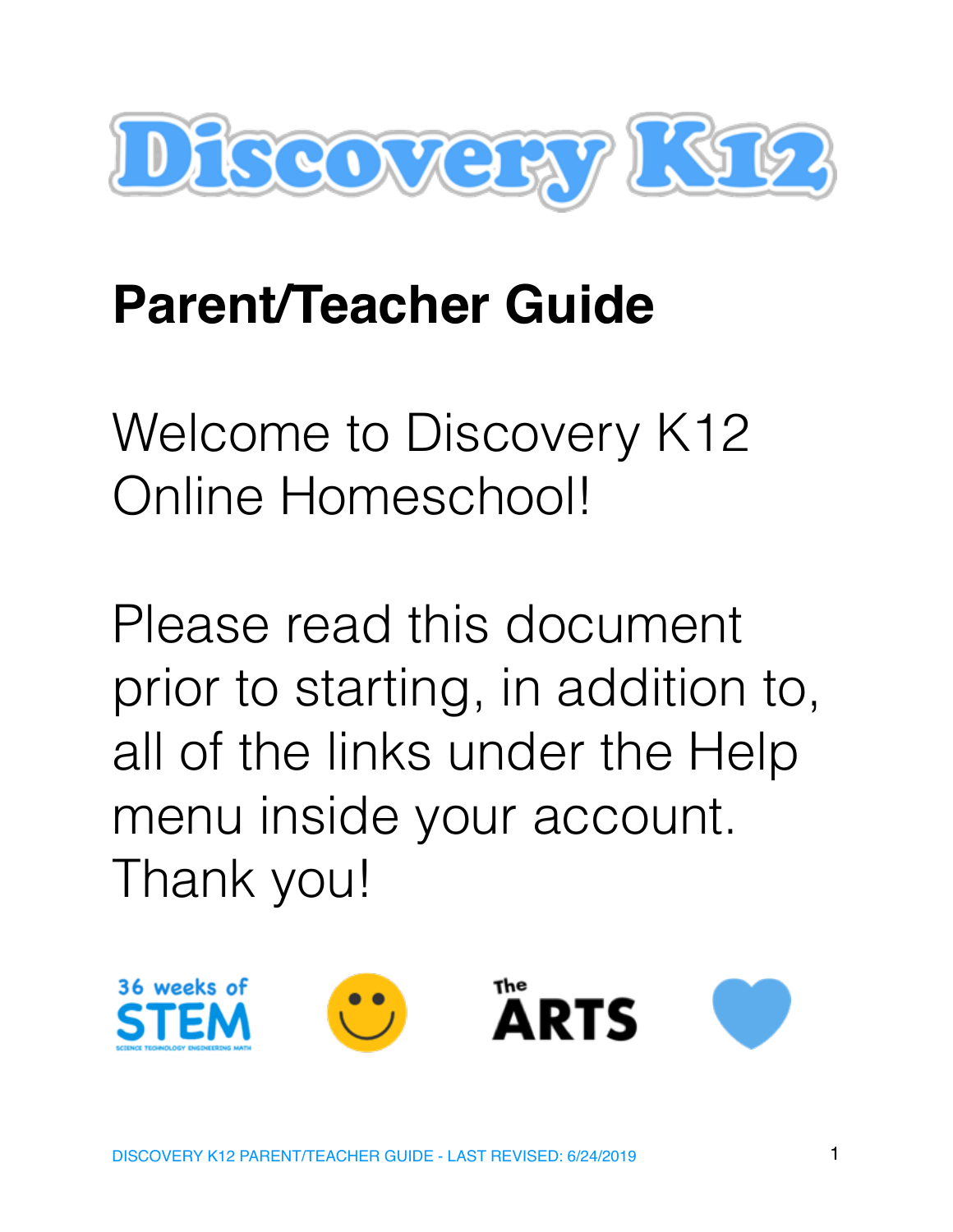# **Table of Contents**

| Overview & Philosophy                          | 3  |
|------------------------------------------------|----|
| Courses                                        | 5  |
| <b>Curriculum Outlines By Grade Level</b>      | 8  |
| Quizzes / Tests & Answer Keys                  | 24 |
| Research Center, Multipurpose, & Ebook Library | 30 |
| Integrating Written Reports                    | 33 |
| Integrating Field Trips & The Outdoors         | 34 |
| <b>Frequently Asked Questions</b>              | 35 |
| <b>Homeschool Laws</b>                         | 38 |
| Parent/Teacher Account                         | 39 |
| <b>Help &amp; Contacting Support</b>           | 40 |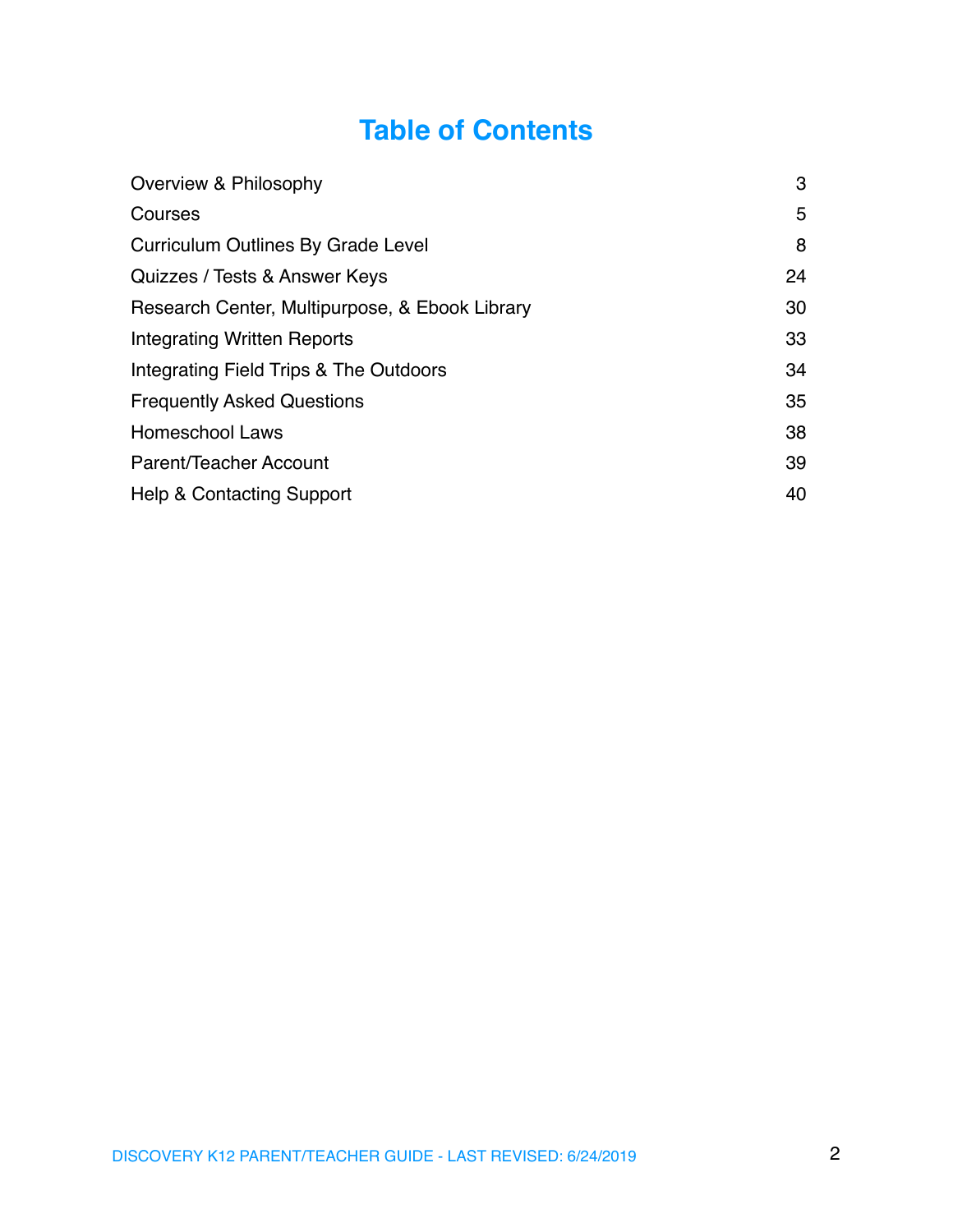# <span id="page-2-0"></span>**Overview & Philosophy**

As an independent homeschooler, you are in charge of how you'd like to use our curriculum. You may use it full-time, part-time or supplement with other curriculum. You do not have to use all of our courses, but you will still have access to all of them.

Our goal in producing the curriculum is for students to gain the ability to learn how to learn, and to love to learn. If you are using the curriculum full-time, it should take students about 5.5 hours per day in grades 2nd through 12th; about 3 hours per day for kindergarten and first grade, and about 2 hours per day for pre-k. A breakdown of recommended time for each course is below in the Course Section of this guide.

Depending on the child's age and ability and learning style, you may need to sit with your student(s) through each course, provide guidance and your own instruction; or have students work independently. Students may be able to work independently on certain courses and need help with others. You will need to find the right mix for what works best for you, your student(s), and homeschool environment.

Discovery K12's curriculum is visual, reading, writing, and researched based. It includes videos and reading resource links in most of the assignments. We encourage students to do additional research on the topics presented and to use critical and objective thinking; as well as, question what they are learning, from second grade and up. We use many Internet resources such as Britannica, Wikipedia, Encyclopedias, blogs, government, organization websites and primary source documents. We encourage students to use the Research Center inside their Student Account, especially in Science and History/Social Studies to do additional research on each topic presented. In lower grades, or for students that have difficulty in reading, parents will need to take an active role. Once students become good readers and learn how to learn on their own, they can excel tremendously through independent study.

**All student work (regular daily assignments such as essays, presentations, math practice, note-taking for science and history, etc.) will be given directly to parents/guardians, and we don't store any work (other than digital worksheets that are part of the curriculum). Parents/guardians may grade/review daily assignments as they see fit. Not all like to grade for different reasons. We recommend saving all work for your records as evidence of work completed, and reviewing student work daily. We recommend students write on each assignment: their Name, Date, Course/Subject, Day #.** 

**Depending on grade level, this is about what you should be getting from your student(s) each day for each subject:** 

**Reading/Lit – the reading log should show: about 60 minutes**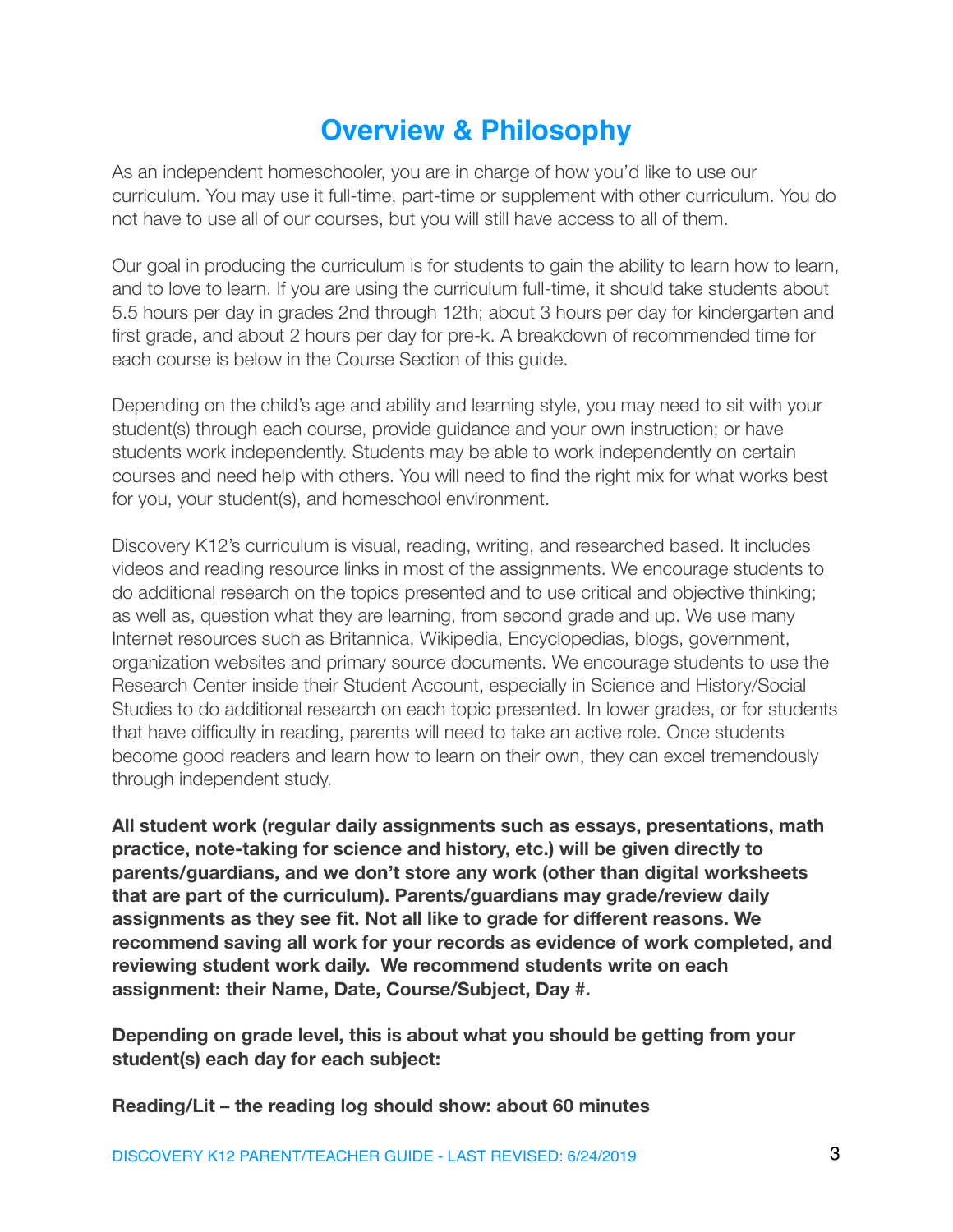**Language Arts – A writing piece or presentation Math – Students follow along with the video using Grid Paper, and do any practice problems (you can give your students additional math problems, and incorporate a math workbook from the bookstore, if you'd like) Science – daily notes History – daily notes PE – 30 minutes and then enter in the PE log Visual/Performing Arts – students take notes or produce an art project** 

You can follow our schedule or go by your own schedule/pace. We start each school year on the Tuesday after Labor Day. There are 180 days of curriculum for the school year. The Today's Assignments page is used if you are following our schedule. Day 1 of the curriculum will be on the Today's Assignments page when we begin the school year, and the Today's Assignments page will change to the next days lessons based on our Calendar. You can find our Calendar schedule under the Help menu. The Calendar will let you know what days are holidays and breaks within the school year. The Today's Assignments page will change at about 5:00 PM Pacific Time to show the next days lessons. Your student can login and do the lessons at any time during that 24 hour period. If they miss a day, they can always access the missed day by clicking to the Daily Assignments page. The Daily Assignments page gives access to all 180 days of curriculum. If you plan to go by your own schedule/pace, you will use the Daily Assignments page to access each day that you need. You will need to keep track of the Day # you are on.

The curriculum is organized by grade level. An outline of each grade's curriculum can be found under the Curriculum Outlines by Grade Level in this document to assist you with placement, and also under the Help menu inside your account.

Our engineers are working on completing Course Personalization, which will be a feature of the **[Parent/Teacher Account](http://discoveryk12.com/dk12/parentteacher-account/)**. Course Personalization will allow you to select curriculum from other grade levels to support students that need a different level in a different subjects such as math. In the meantime, you can change the grade level under the Help menu inside student accounts to change the grade to access the curriculum at different levels as needed. You would have to toggle it back and forth between grade levels each day to access what you need, and you will need to pay attention to what grade you are set to, to ensure you are doing the correct level of assignments.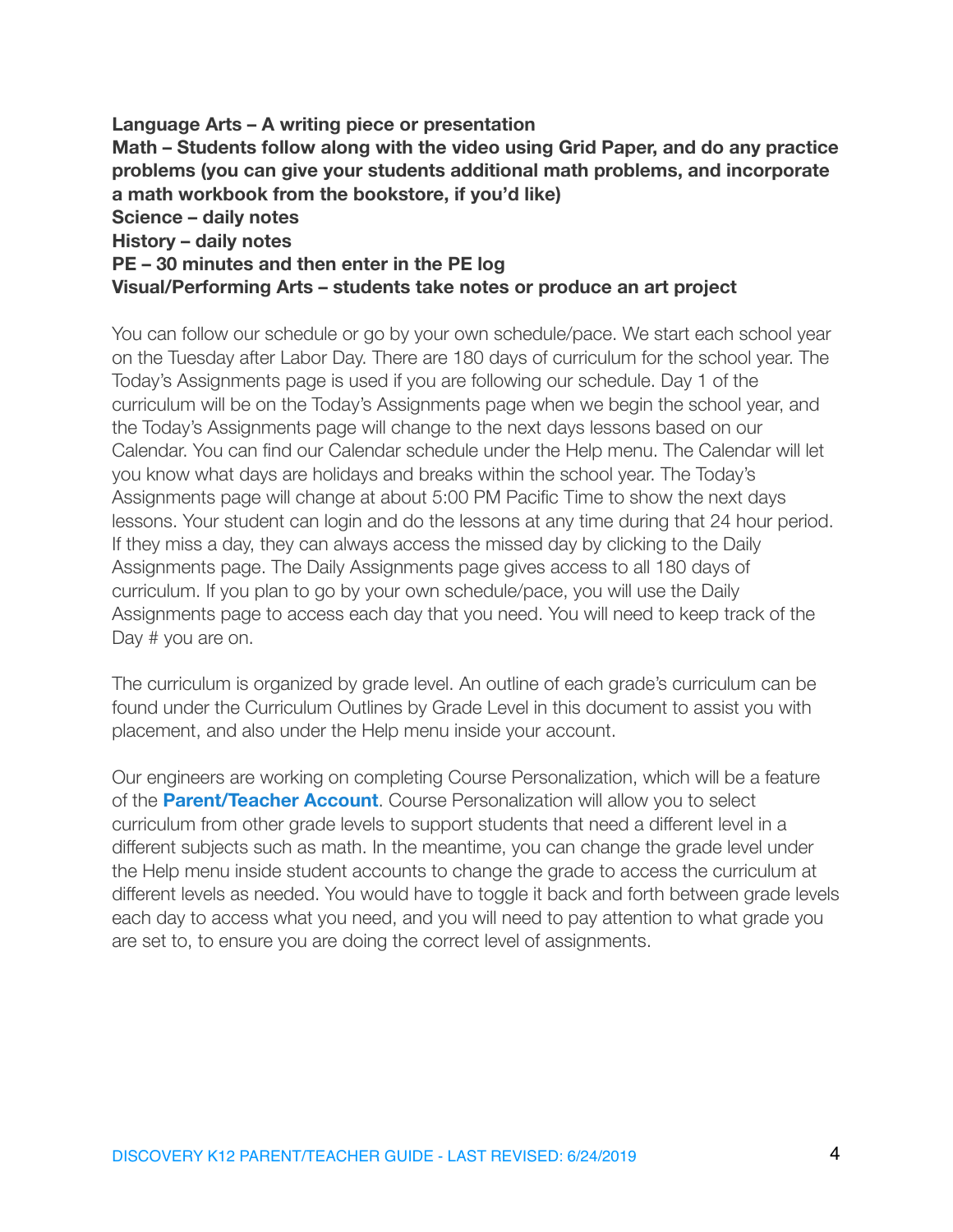# <span id="page-4-0"></span>**Courses**

## **Reading/Literature**

### *Course Timeframe: 60 minutes*

The Reading/Literature courses are based on classic literature. Students can choose any book from our Library or from any other source. We also encourage students to read what they enjoy and what interest them. You can also read non-fiction books that tie-in with what students are learning in History/Social Studies. For example, students can read Hiroshima by John Hersey when studying World War II in 10th grade. Each day students should read for at least 30-60 minutes, then log what they've read using the online Reading Log in their Student Account. Students can take notes if they choose and use them for their essay or presentation in Language Arts.

## **Language Arts**

## *Course Timeframe: 60 minutes*

The Language Arts courses are tied to what students are reading in Reading/Literature; however, you can also tie it to what students are learning in History/Social Studies or Science. If tying this course to Science or History/Social Studies, we recommend doing Language Arts immediately after either of those courses. In grades 2nd to 12th, students will write essays and create presentations based around what they are reading in Reading/ Literature or studying in other courses such as Science or History/Social Studies. The goal for Language Arts is to improve writing, presentation, and communications skills.

Grammar is covered in grades kindergarten through 5th grade. After 5th grade, student can continue to improve their writing and communications skills through their essays, presentations, and creative writing assignments.

In grades 2nd through 12th, there is a flow to our Language Arts. Each week students write an essay on the first day, another essay on the second day, a presentation that runs over the third and fourth day, and creative writing on the 5th day of the week. The content of these essays and presentations is what's tied to either Reading Literature or History/ Social Studies or Science if you prefer. Mixing it up with the different courses keeps it more interesting for students. The two separate essays in the first and second days of the week can also be merged into a single essay if you prefer. This can allow the student to spend the first day planning/researching and making an initial draft for the essay, and the second day to improve, edit, and finalize it. Essays and presentations are meant to be done digitally with a word processor and slide presentation software; however, you can also have students do these traditionally with pencil and paper. For presentations, we encourage students to present the final presentation to you in an oral format to help improve their verbal communications and presentation skills.

Spelling is also part of Language Arts and is done in grades kindergarten through 12th grade. Each week, there is a new list of spelling words that are at the bottom of each day's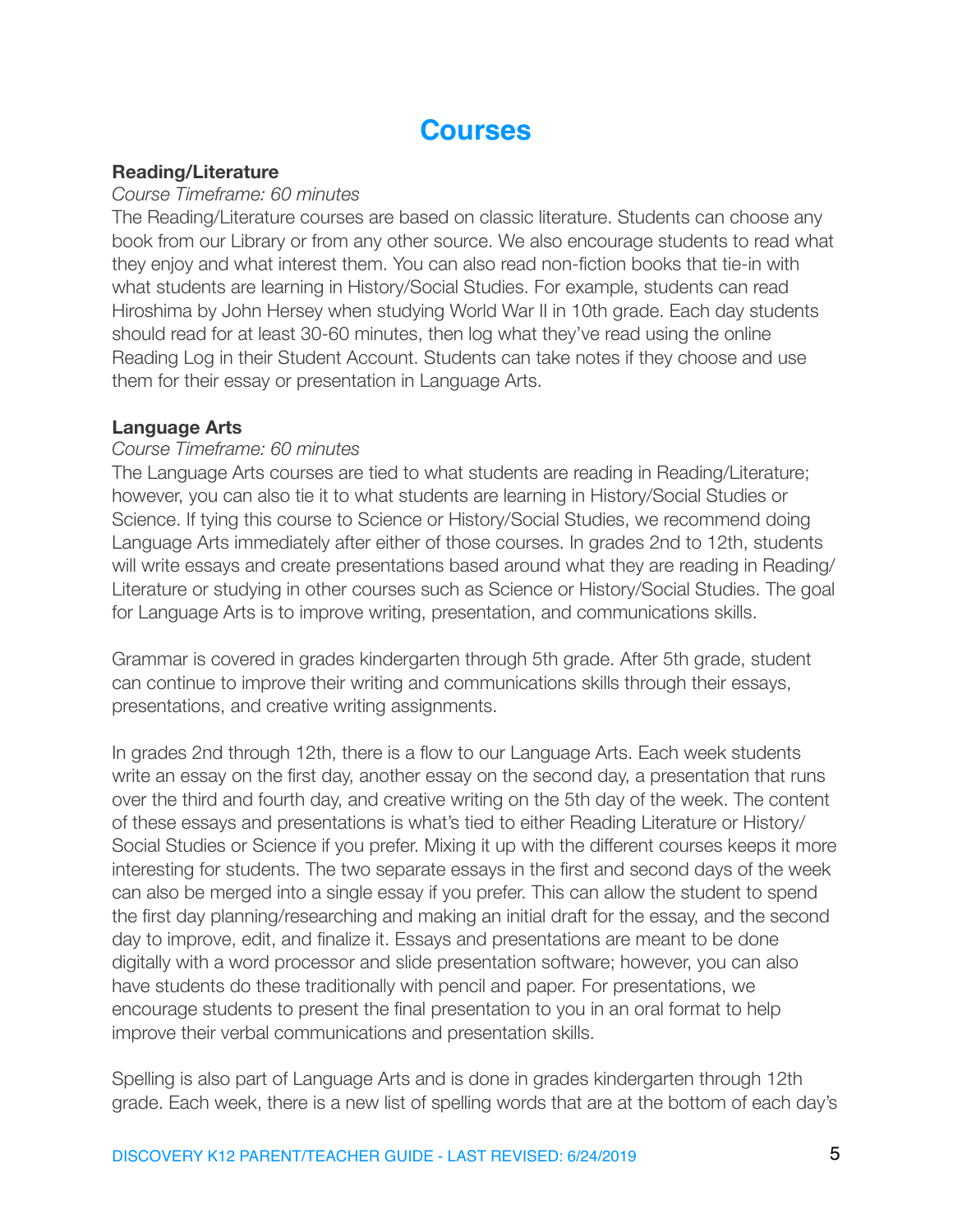lessons. There is a different assignment each day to help students study the words for the week. In grades kindergarten through 2nd, students use printable worksheets. In grades third through 12th, digital worksheets are used. In grades 3rd through 8th, students practice cursive one day per week using the spelling words. A quiz for each week's spelling words is on the last day of each week.

#### **Math**

#### *Course Timeframe: 60 minutes*

Math is provided to students through an instructional image, video, or slide presentation. A new math topic (unit) is typically introduced to students each week. The curriculum outlines or Curriculum Scope & Sequence inside the **[Parent/Teacher Account](http://discoveryk12.com/dk12/parentteacher-account/)** will provide you information on what is covered during the year. Students are to follow along with the assignments using grid paper and pencil. You can also pick up regular grid paper at the store if you wish. They may need to stop/start the instructional videos or go over them several times. Some of the math assignments will have practice problems. You may also need to create additional practice problems and work with your students to assist them. We recommend reviewing math with your student's each day. We do not have answer keys for math practice problems or quiz or tests for this subject. We recommend using an app called PhotoMath.net (not related to us) which can provide answers and steps to most math problems. Students should spend the entire 60 minutes on this course with study and practice problems. We also recommend picking up a math workbook at your local book store at grade level to use along with our math courses.

#### **History/Social Studies & Science**

#### *Course Timeframe: 60 minutes each*

The History/Social Studies and Science courses will present reading resource links and many times video content. Students are to watch the video and read the resource links while taking notes. They should also use the Internet or the Research Center to do additional research on each lesson. This can help students learn how to learn, and how to ask questions, and become critical thinkers. Our Research Center provides some guidance to students on doing research from credible sources. Students can take notes digitally or traditionally using paper or a journal for each subject. We recommend putting the date and assignment Day # (such as Day 5) on each day's notes. While our curriculum is digital, we also believe that traditional note taking with paper may provide a higher retention and helps maintain traditional writing skills. Students will use their notes to study for the test at the end of each unit, so putting the assignment Day # on the notes is important for being able to go back in the online lessons to review. Test answer keys for Science, History/Social Studies, and other courses are inside the **[Parent/Teacher](http://discoveryk12.com/dk12/parentteacher-account/)  [Account](http://discoveryk12.com/dk12/parentteacher-account/).** There is an investigative worksheet included with many Science lessons that students can use should you wish them to conduct an experiment or investigative work in a lesson. You may need to plan ahead to follow along with any science lesson, so we recommend reviewing the curriculum in your student account at least one week ahead.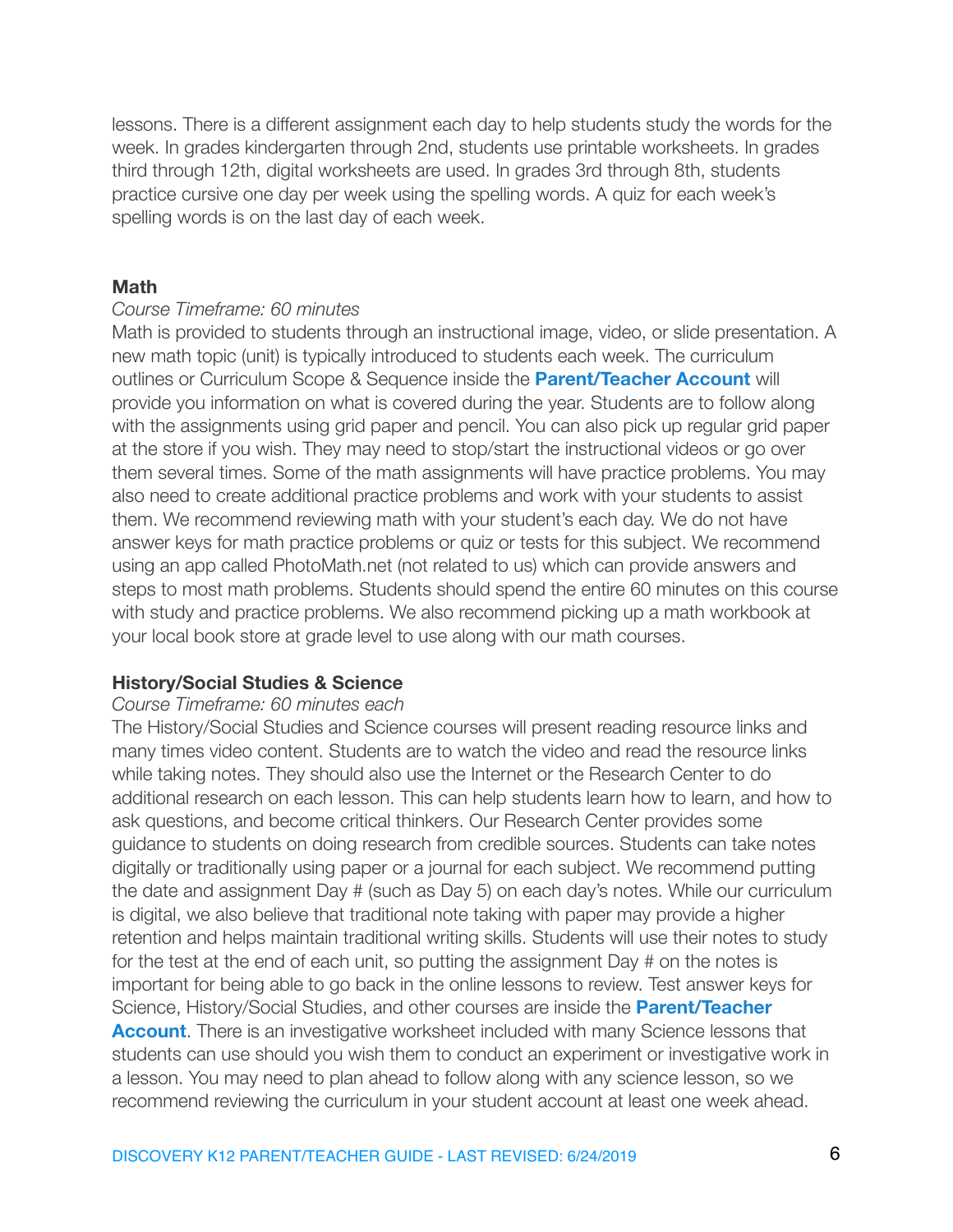## **Visual/Performing Arts**

### *Course Timeframe: 30 minutes*

The Visual/Performing Arts course is a combination of historical information, virtual museum tours, drawing, hands-on crafts, digital drawing, and other visual arts topics and learning experiences. Sometimes, these lessons are tied to History/Social Studies. For example students in 7th grade who are studying the Middle Ages, may draw a castle or learn about art from that time period. In grades 3rd and up, students will have some lessons where they can gain beginning digital art skills. There is a supplies list and list of free, web-based software applications for what students may need to have - these lists are on the Instruction page under the Help menu in student accounts.

## **Physical Education**

### *Timeframe: 30 minutes*

The Physical Education course is included in grades 1st through 12th and offers Calisthenics across all grade levels. Students should record their performance inside the P.E. Log each day. You can supplement to this course if you'd like with alternatives that interest students such as dance, martial arts, biking, skateboarding, etc. There is an "other" area in the P.E. Log where you students can enter alternative activities.

## **Extra Curriculum**

## *Timeframe: 30 to 60 minutes per course*

The extra curriculum courses are optional, although taking a foreign language may be required by some states in a specific grade level. Our extra curriculum courses include Spanish, HTML Coding, Healthy Living, Personal Finance, Business Apps, and Business 101. All of these courses are 180 days of curriculum, except Personal Finance, Business Apps, and Business 101 which are 20 day courses. These courses are recommended for grades 3rd and up. Students should spend 30 to 60 minutes on each course reviewing the reading resources and video (if provided), and do additional research/study on each lesson topic. We also recommend students take no more then 1 or 2 extra curriculum courses each year.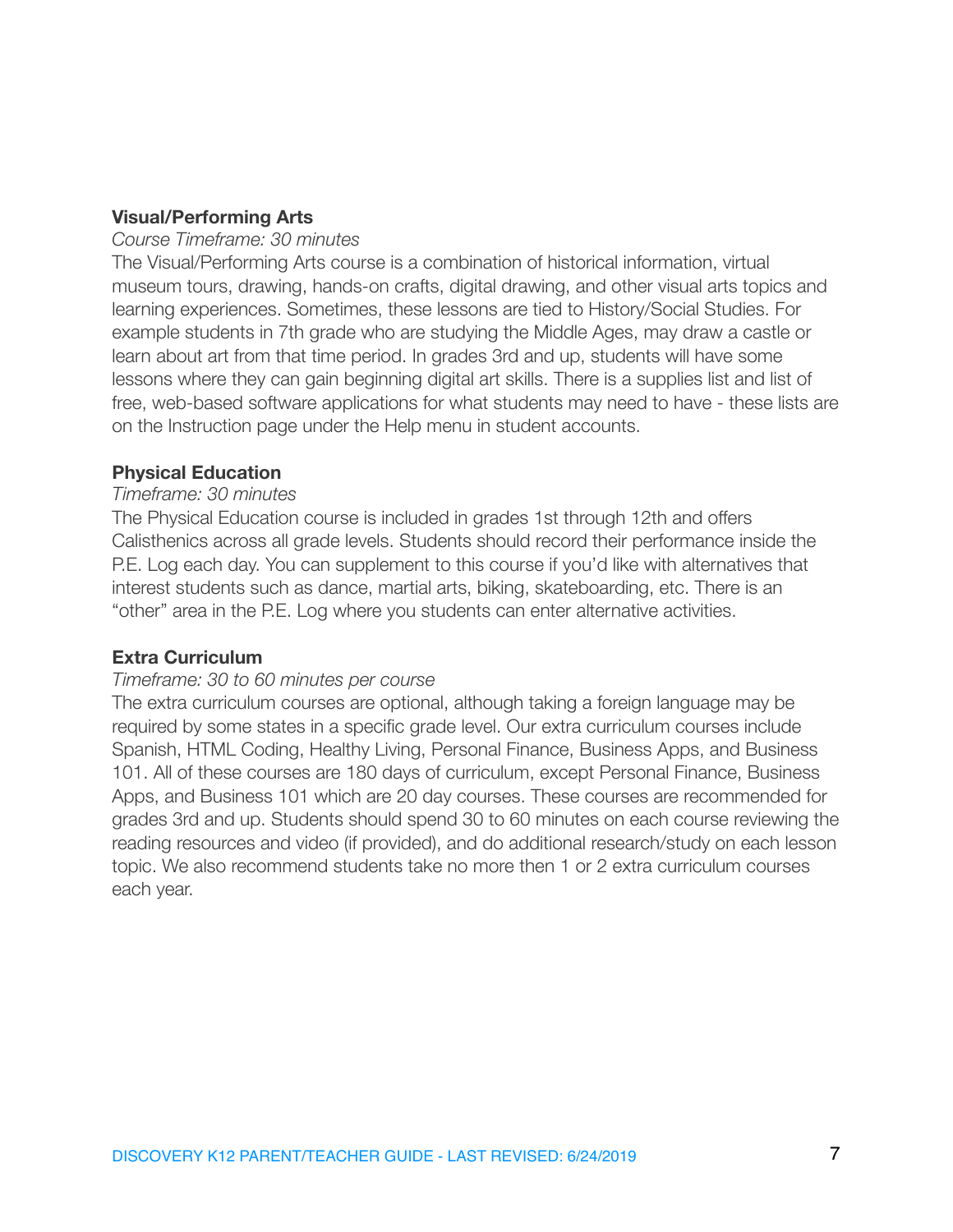# <span id="page-7-0"></span>**Curriculum Outlines By Grade Level**

The following pages show the curriculum outlines for each grade level. A more detailed Scope & Sequence of curriculum is included in the Parent/Teacher Account, and will show what Day # quizzes/tests are on.

We do not have placement tests yet. The best way to figure placement will be to look at the Curriculum Outlines by Grade Level following this page.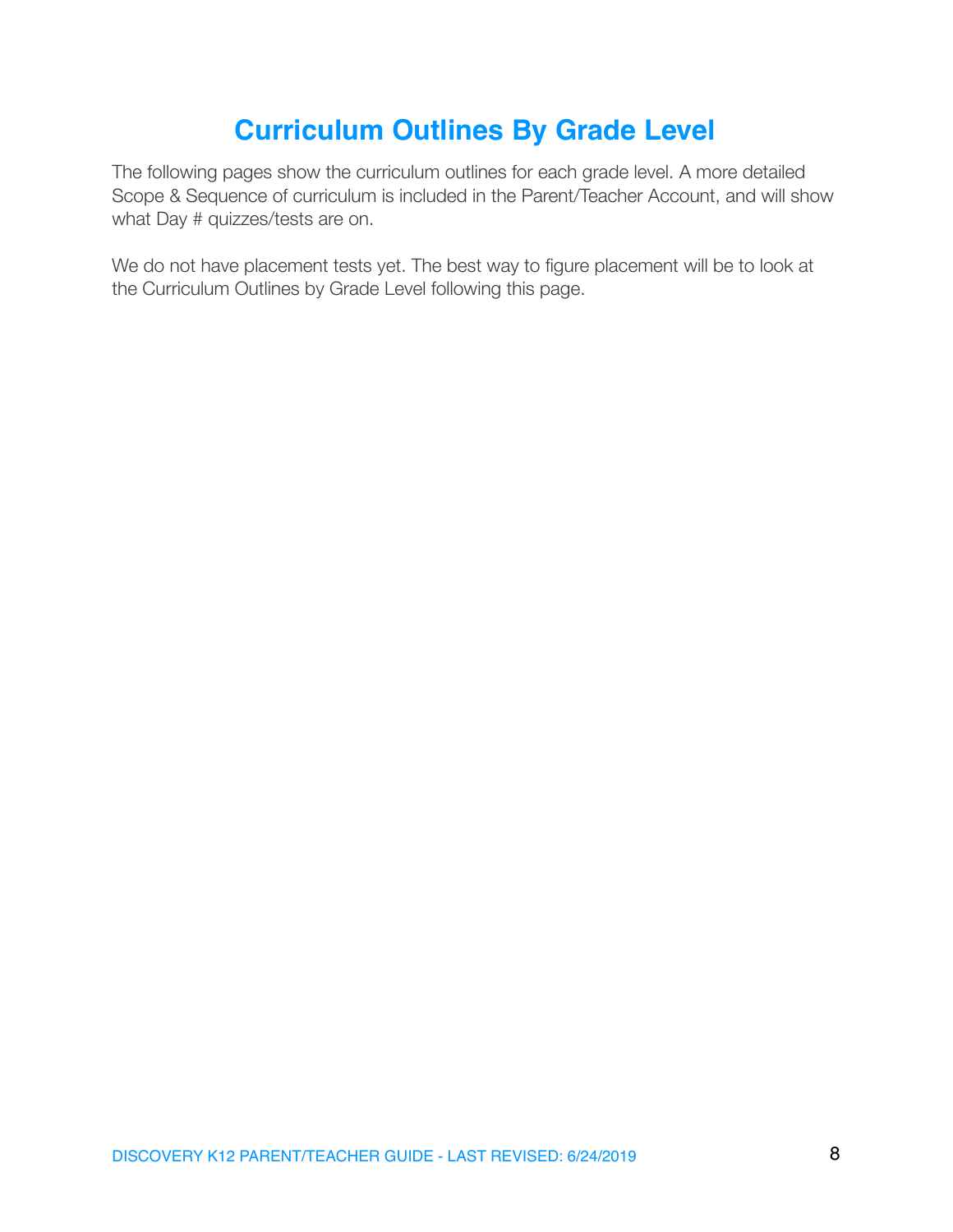# **Pre-K**

Below are the standard courses and curriculum topics for Pre-K.

Reading/Literature Pre-K

- Daily reading of classic literature from our library or yours
- Log and track your progress

Language Arts Pre-K

• Beginning alphabet (identify letters and sounds)

Math Pre-K

- Numbers 1 to 10
- Counting objects to 10
- Basic shapes (square, rectangle, circle, triangle)
- Sorting (by color, shape, size)
- Time (day and night)

Visual and Performing Arts Pre-K

- Singing and dancing
- Coloring

Motor Skills Pre-K

- Holding writing utensils
- Using scissors

Social Skills Pre-K

- Practice manners (please, thank you, table manners)
- Taking care of basic needs (clean up, getting dressed, etc.)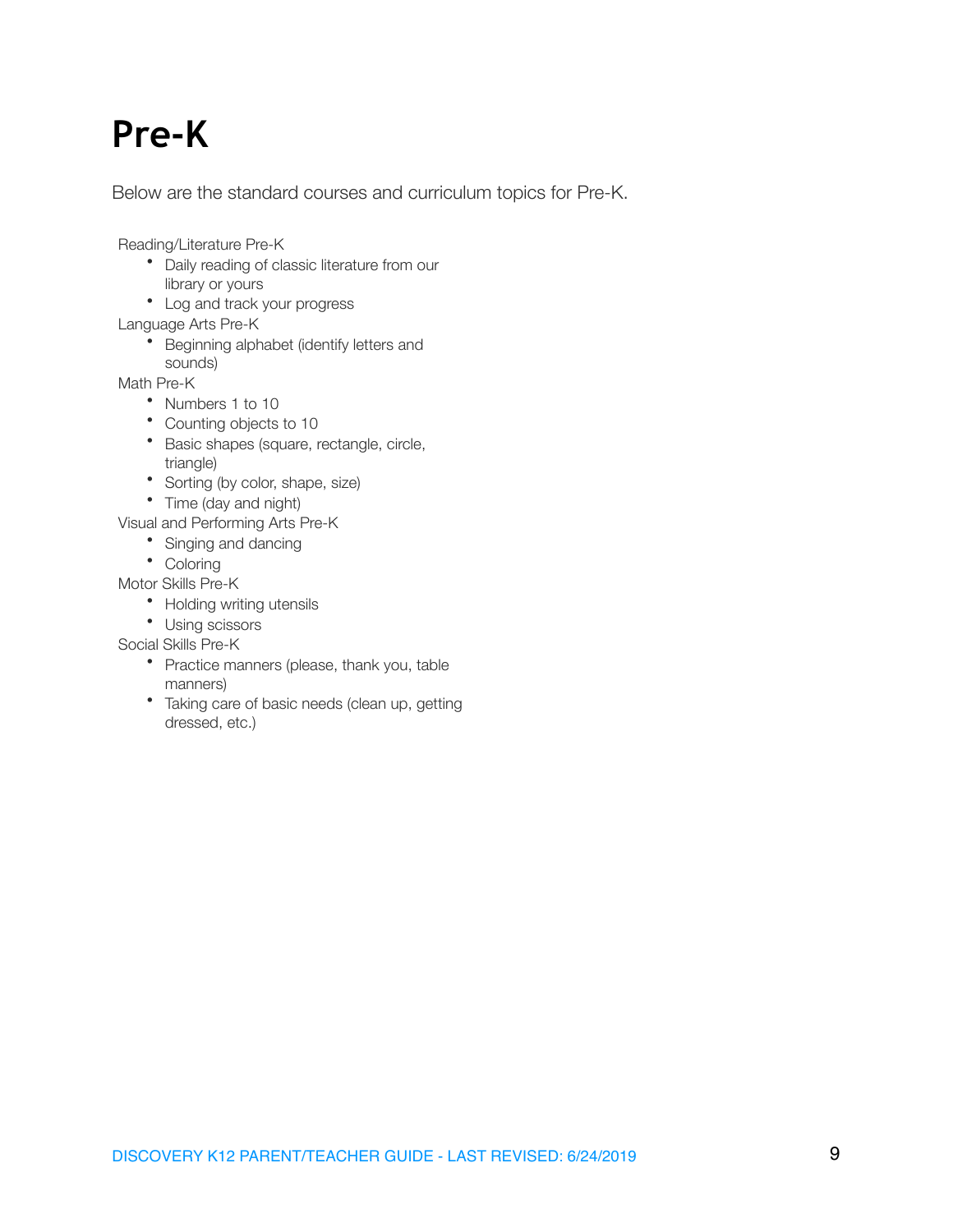# **Kindergarten**

Below are the standard courses and curriculum topics for Kindergarten.

Reading/Literature K

- Daily reading of classic literature from our library or yours
- Log and track your progress

Language Arts K

- Alphabet
- Upper and lower case letters
- Phonics
- Emergent reading (with beginning grammar sentence, capitalization, end marks)
- Spelling program (sight and frequently used words)

Math K

- Numbers to 100
- Work with numbers from 0 to 20
- Beginning addition
- Beginning subtraction
- Easy two-digit addition without regrouping
- Compare objects and numbers
- Shapes

History/Social Studies K

- Calendar, months, and days of the week
- Following rules for safety and better community
- Honesty, courage, determination, and responsibility through historic figures
- American symbols
- Map Basics: Land, water, mountains, and rivers
- Understanding community
- Past, present, and future
- Understanding wants verses needs
- National holidays

Science K

- Observe, measure, and predict properties of materials
- Understanding weather and seasons
- Plants and animals that inhabit the Earth
- Earth is composed of land, air, and water
- How things work
- Investigations and experiments

Visual/Performing Arts K

- Dance, music, art
- Drawing and coloring
- Connect-the-dots
- Hands on crafts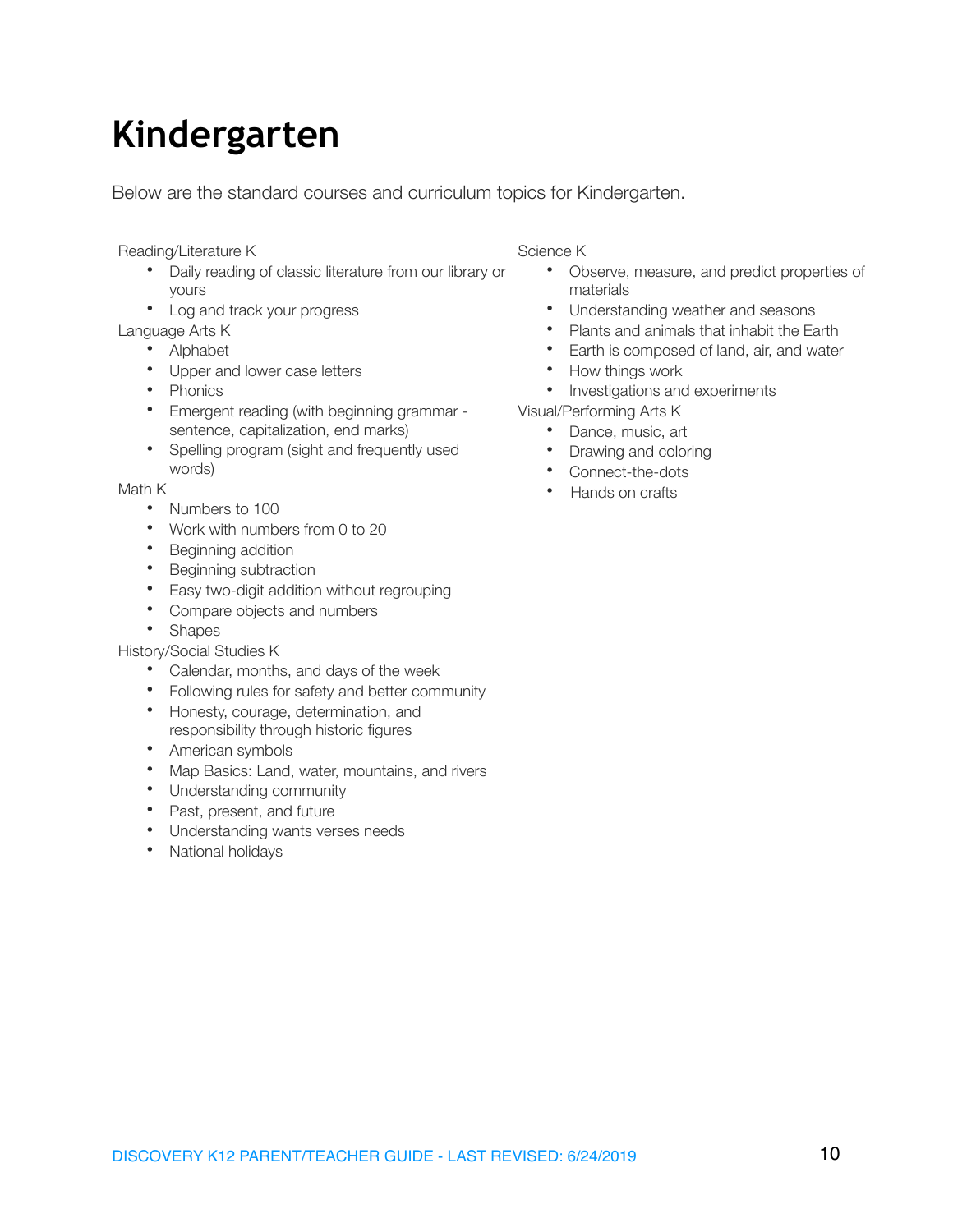# **First Grade**

Below are the standard courses and curriculum topics for First Grade.

Reading/Literature 1

- Daily reading of classic literature from our library or yours
- Log and track your progress

Language Arts 1

- Sentence structure
- **Syllables**
- Long and short vowels
- Blending sounds and consonant blends
- **Phonics**
- Word endings
- Common, proper, and possessive nouns
- Singular and plural nouns
- **Pronouns**
- Past, present, and future tense verbs
- Adjectives
- **Conjunctions**
- **Prepositions**
- Opinion writing pieces
- Narrative writing pieces
- Writing using basic research skills using a dictionary and thesaurus
- Writing using a word processor
- Spelling and vocabulary

#### Math 1

- Basic addition and subtraction
- Basic addition and subtraction word problems
- Basic addition with very basic algebraic concepts  $(10 + X = 14)$
- Count by twos, fives, and tens
- Greater than, less than or equal comparisons
- Very basic place value
- Math 1 Continued
	- Addition of two digit numbers
	- Subtraction of two digit numbers
	- The Metric System
	- Telling time

History/Social Studies 1

- Rights and responsibilities of citizenship
- Places and people in different times
- Everyday life in different times and places
- U.S. symbols, icons, and traditions
- Backgrounds of American citizens
- Basic economic concepts
- My state

Science 1

- Materials can be solids, liquids, and gases
- Materials can change when they are mixed
- Plants and animals inhabit different environments
- Food chain ecosystems
- How things work
- Investigations and experiments
- Visual/Performing Arts 1
	- Dance, music, art
	- Drawing and coloring
	- Connect-the-dots
	- Hands on crafts

- **Calisthenics**
- Stretching and calisthenics techniques
- Discovery the history of calisthenics
- Log and track your progress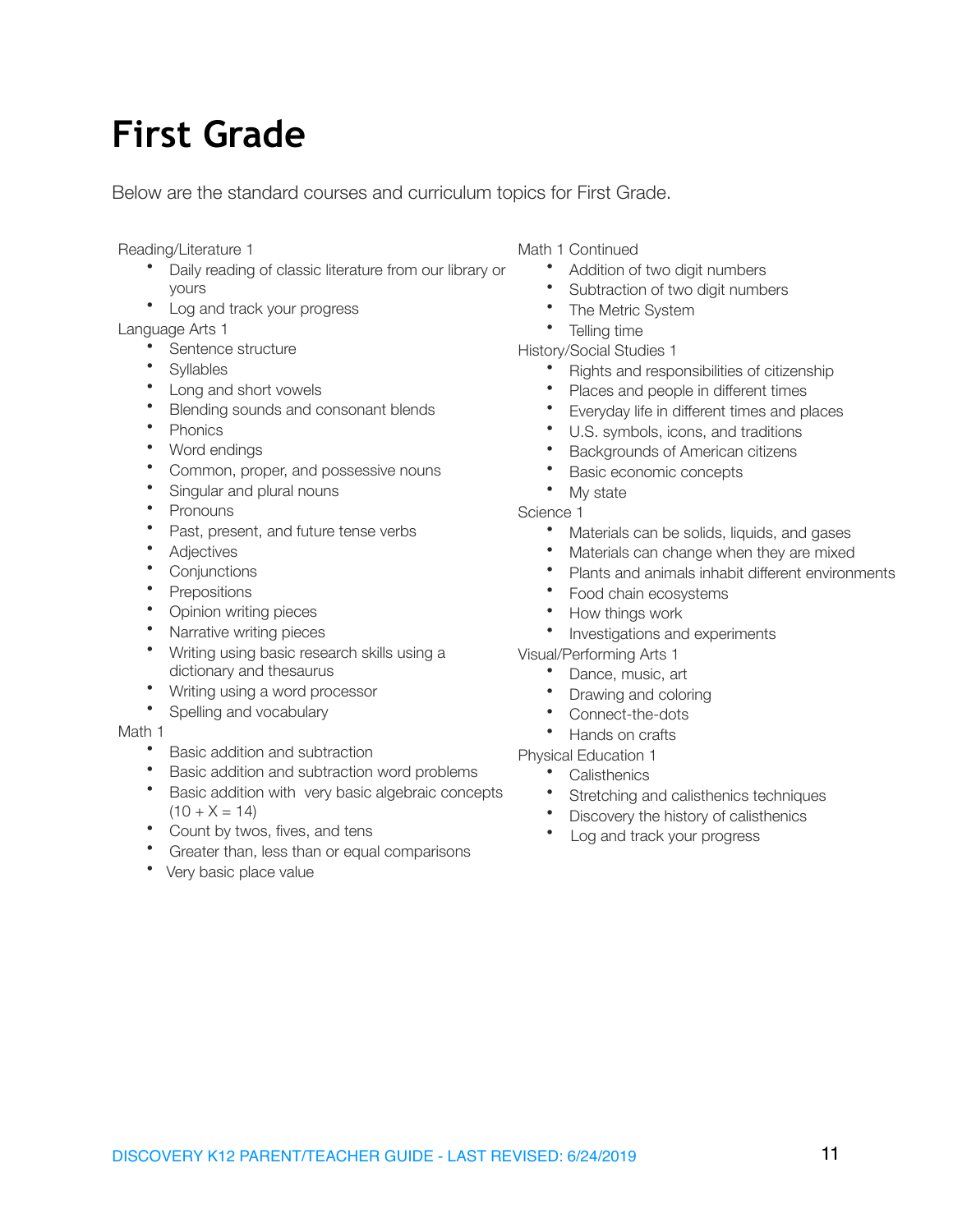# **Second Grade**

Below are the standard courses and curriculum topics for Second Grade.

Reading/Literature 2

- Daily reading of classic literature from our library or yours
- Log and track your progress

Language Arts 2

- Long "e" and common long vowel letter combinations
- Prefixes and suffixes
- Commonly confused words that sound the same (their, there, they're)
- Collective nouns
- Irregular plural nouns
- Adverbs and adjectives
- Apostrophes and contractions
- Formatting a letter
- Produce compound and complete sentences
- Paragraph structure
- Opinion essays
- Narrative essays
- Creative writing
- Digital presentations
- Review and edit work to improve writing
- Improve writing using research, dictionary, and thesaurus
- Writing using a word processor
- Spelling and vocabulary

#### Math 2

- Addition and subtraction word problems
- Place value for multi-digit arithmetic
- Addition of two and three digit numbers with carrying
- Subtraction of two and three digit numbers with borrowing
- Working with U.S. money coins and bills

Math 2 Continued

- Very basic place value
- Geometric shapes and fractions of shapes
- History/Social Studies 2
	- Things that happen long ago verses today
	- Basic world geography, people, and places
	- Government institutions and practices
	- Economic concepts
	- Economic reasoning
	- Individual action and character through historic figures
	- U.S. states and capitols

Science 2

- Motion of objects
- Life cycles of plants and animals
- Materials the Earth is made of and human resources
- **Conservation**
- How things work
- Investigations and experiments
- Visual/Performing Arts 2
	- Dance, music, art
	- **Drawing**
	- Hands on crafts and art
	- Museum tours

- **Calisthenics**
- Stretching and calisthenics techniques
- Discovery the history of calisthenics
- Log and track your progress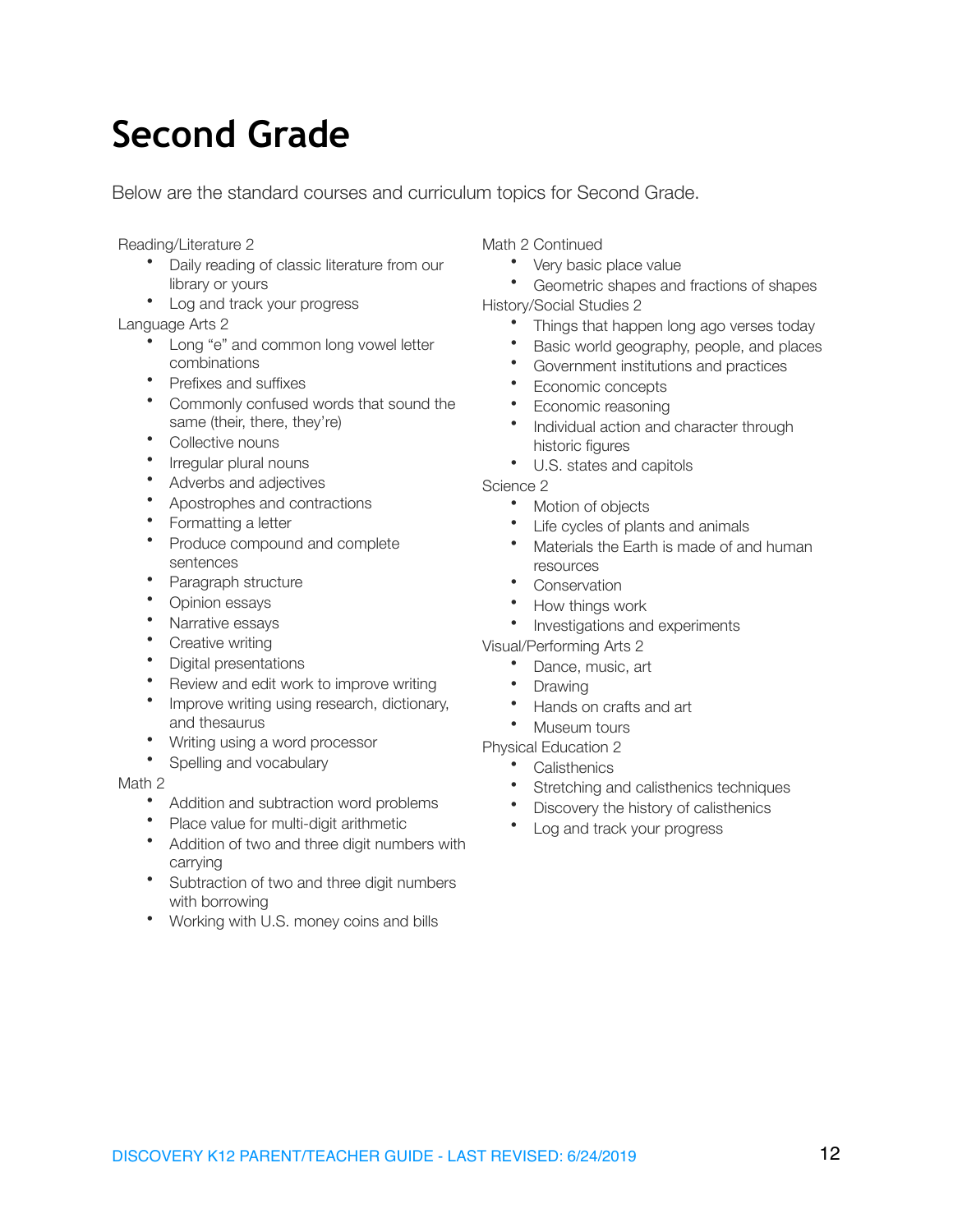# **Third Grade**

Below are the standard courses and curriculum topics for Third Grade.

Reading/Literature 3

- Daily reading of classic literature from our library or yours
- Log and track your progress

Language Arts 3

- Improve knowledge of nouns, pronouns, verbs, adjectives, and adverbs
- Coordinating and subordinating conjunctions
- Commonly confused words that sound the same (their, there, they're)
- Simple, compound, and complex sentences
- Capitalization in titles
- Commas and quotation marks
- **Possessives**
- Opinion essays
- Narrative essays
- Creative writing
- Digital presentations
- Review and edit work to improve writing
- Improve writing using research, dictionary, and thesaurus
- Increase vocabulary and spelling
- Cursive writing

#### Math 3

- Multiplication of one and two digit numbers
- Division of one and two digit numbers
- Multiplication and division with algebraic thinking  $(45 \div X = 9)$
- Find greatest common factors between two numbers
- Commutative properties of multiplication
- Addition and subtraction of large numbers
- Basic introduction to fraction

Math 3 Continued

- Round numbers to the nearest 10th
- Measurements and plotting data on a chart
- Finding the area of a rectangle by multiplication of its sides

History/Social Studies 3

- Physical and human geography of all the continents
- American Indian nations
- Historical American events
- Laws and basic U.S. government structure
- Economic reasoning
- Individual action and character through historic figures
- U.S. States review

### Science 3

- The world's oceans
- Plants and animals that inhabit the oceans
- Effects of human involvement with the oceans
- Oceanography: the study of the ocean
- Investigations and experiments

#### Visual/Performing Arts 3

- Dance, music, art
- Drawing (traditional and digital)
- Art projects
- Museum tours

- **Calisthenics**
- Build stamina and flexibility
- Stretching and calisthenics techniques
- Log and track your progress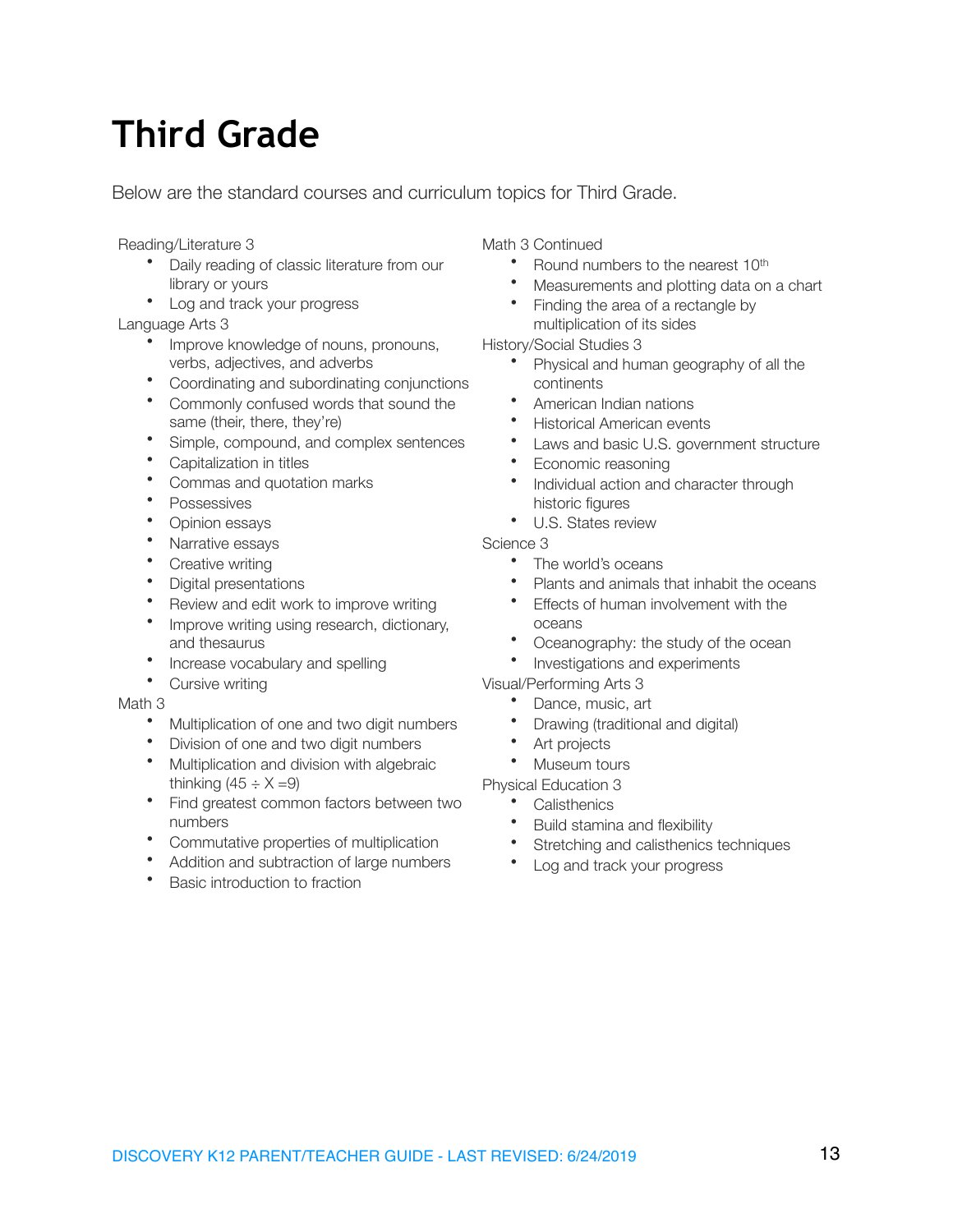# **Fourth Grade**

Below are the standard courses and curriculum topics for Fourth Grade.

Reading/Literature 4

- Daily reading of classic literature from our library or yours
- Log and track your progress

Language Arts 4

- Improve knowledge of nouns, pronouns, verbs, adjectives, and adverbs
- Coordinating and subordinating conjunctions
- Commonly confused words that sound the same (their, there, they're)
- Simple, compound, and complex sentences
- Capitalization in titles
- Commas and quotation marks
- **Possessives**
- Opinion essays
- Narrative essays
- Creative writing
- Digital presentations
- Review and edit work to improve writing
- Improve writing using research, dictionary, and thesaurus
- Increase vocabulary and spelling
- Cursive writing

#### Math 4

- Multiplication and divisions word problems
- Long multiplication
- Long division with remainders
- Place value of whole and decimal numbers
- Equivalent fractions
- Compare fractions
- Improper fractions and mixed numbers
- Simplifying or reducing fractions

Math 4 Continued

- Addition and subtraction of fractions and mixed numbers
- Multiply a whole number by a fraction
- Fraction word problems
- Write a decimal as a fraction
- Compare two decimals
- Addition and subtraction of decimals
- History/Social Studies 4
	- Places and regions in the United States
	- Pre-Columbia, missions, and rancho periods
	- Mexican American War
	- Gold Rush
	- Local, state, and federal governments
	- Countries and their capitols

#### Science 4

- Electricity and magnetism of the Earth
- Organisms need energy and matter to live and grow
- Properties of rocks and minerals
- **Fossils**
- Investigations and experiments

#### Visual/Performing Arts 4

- Dance, music, art
- Drawing (traditional and digital)
- Art projects
- Museum tours

- Calisthenics
- Build stamina and flexibility
- Stretching and calisthenics techniques
- Log and track your progress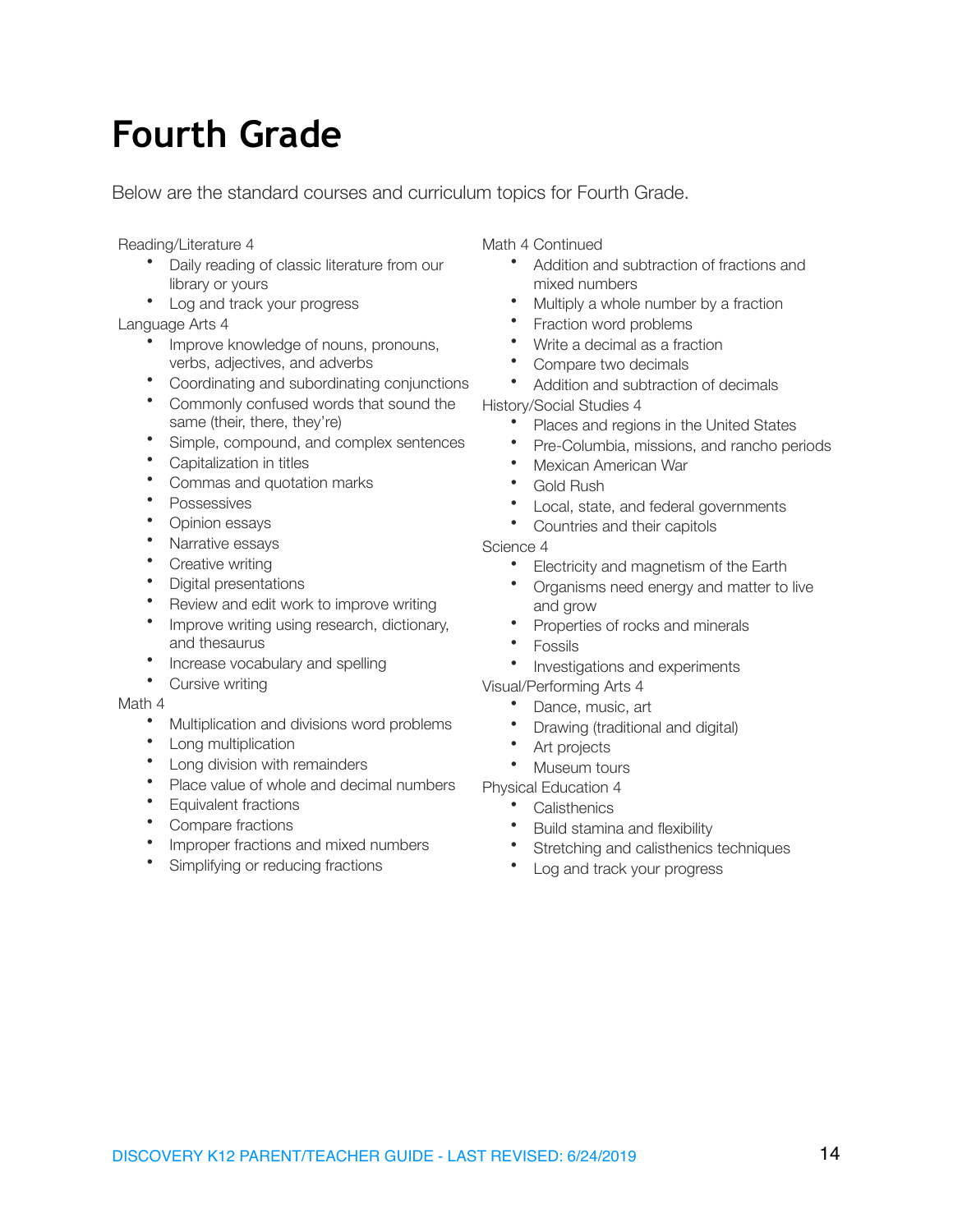# **Fifth Grade**

Below are the standard courses and curriculum topics for Fifth Grade.

Reading/Literature 5

- Daily reading of classic literature from our library or yours
- Log and track your progress

Language Arts 5

- Improve knowledge of grammar
- Conjunctions, prepositions, and interjections
- Correlative conjunctions
- Idioms, adages, and proverbs
- Opinion essays
- Narrative essays
- Creative writing
- Digital presentations
- Review and edit work to improve writing
- Improve writing using research, dictionary, and thesaurus
- Cite bibliographic references and sources
- Increase vocabulary and spelling
- Cursive writing

Math 5

- Use order of operations to solve equations
- Practice long multiplication and division
- Practice adding and subtracting of decimals
- Practice fraction word problems
- Multiplication and division of fractions
- Dividing fractions and reciprocal numbers
- Improve understanding of fraction simplification and equivalent fractions
- Fractions and whole number multiplication
- Dividing mixed and whole numbers
- Improve understanding of comparing fractions
- Addition and subtraction of fractions and mixed numbers

Math 5 Continued

- Measurement of volume
- Converting different measurement units
- Making line plots of data results
- Basic geometry
- Areas of triangles

History/Social Studies 5

- The nation up to 1850
- Colonial government
- Early exploration of the Americas
- American Indians and settlers
- Political, social, &economics of the colonial era
- The American Revolution
- Development of the Constitution
- Immigration and settlement

Science 5

- Types of matter
- Plant and animal anatomy structures
- Movement of water in oceans and lands
- Energy from the Sun
- The Solar System
- Investigations and experiments

Visual/Performing Arts 5

- Dance, music, art
- Drawing (traditional and digital)
- Art projects
- Museum tours

- Calisthenics
- Build stamina and flexibility
- Stretching and calisthenics techniques
- Log and track your progress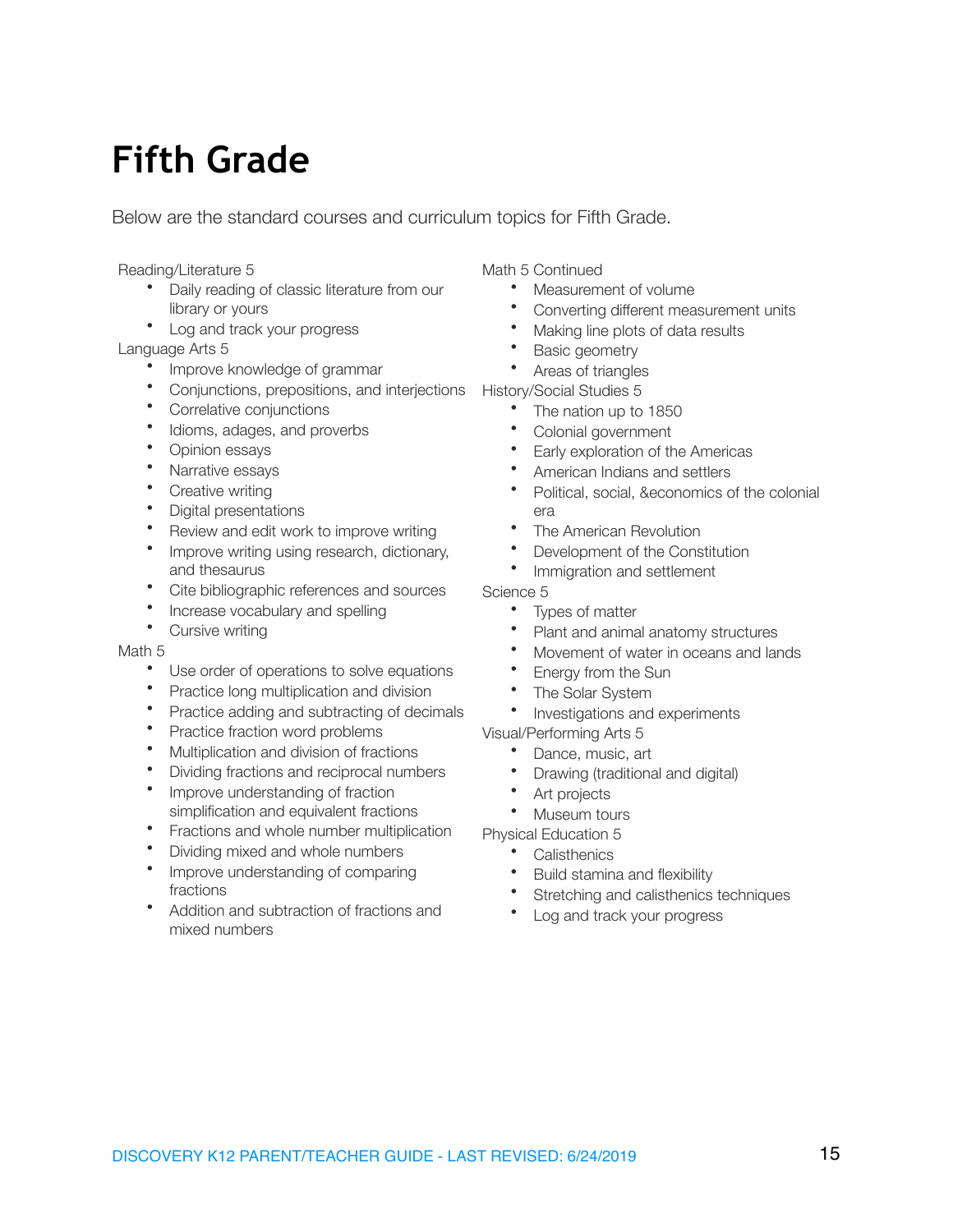# **Sixth Grade**

Below are the standard courses and curriculum topics for Sixth Grade.

Reading/Literature 6

- Daily reading of classic literature from our library or yours
- Log and track your progress

Language Arts 6

- Strengthen, edit, and revise grammar and writing
- Argumentative essays
- Narrative essays
- Creative writing
- Digital presentations
- Improve writing using research, dictionary, and thesaurus
- Cite bibliographic references and sources
- Increase vocabulary and spelling
- Cursive writing

#### Math 6

- Ratios and proportions
- Ratios and real world problems
- **Percents**
- The coordinate plane and plotting points
- Graphing ordered pairs on the coordinate plane
- Positive and negative numbers
- Writing and evaluating expressions
- Writing equations from word problems
- Substitute values for variables
- Generate and recognize equivalent expressions
- Solve one variable equations
- Solve multiplication algebra equations
- Expand knowledge about area and volume
- Recognize statistical questions<br>• Craphing data by making line p
- Graphing data by making line plots, charts, and tables

History/Social Studies 6

- Geography of ancient civilizations
- Paleolithic Era to the Agricultural Revolution
- Political, economic, and social structures of ancient civilizations
- Ancient Greece
- Ancient India
- Ancient China
- Ancient Rome
- Science 6
	- Plate tectonics and Earth's structure
	- Topography of the Earth's surface
	- Heat (thermal energy)
	- **Ecology**
	- How energy and matter differ
	- Improve investigative and research skills
- Visual/Performing Arts 6
	- Dance, music, art
	- Drawing (traditional and digital)
	- Art projects
	- Museum tours
- Physical Education 6
	- **Calisthenics**
	- Build stamina and flexibility
	- Stretching and calisthenics techniques
	- Log and track your progress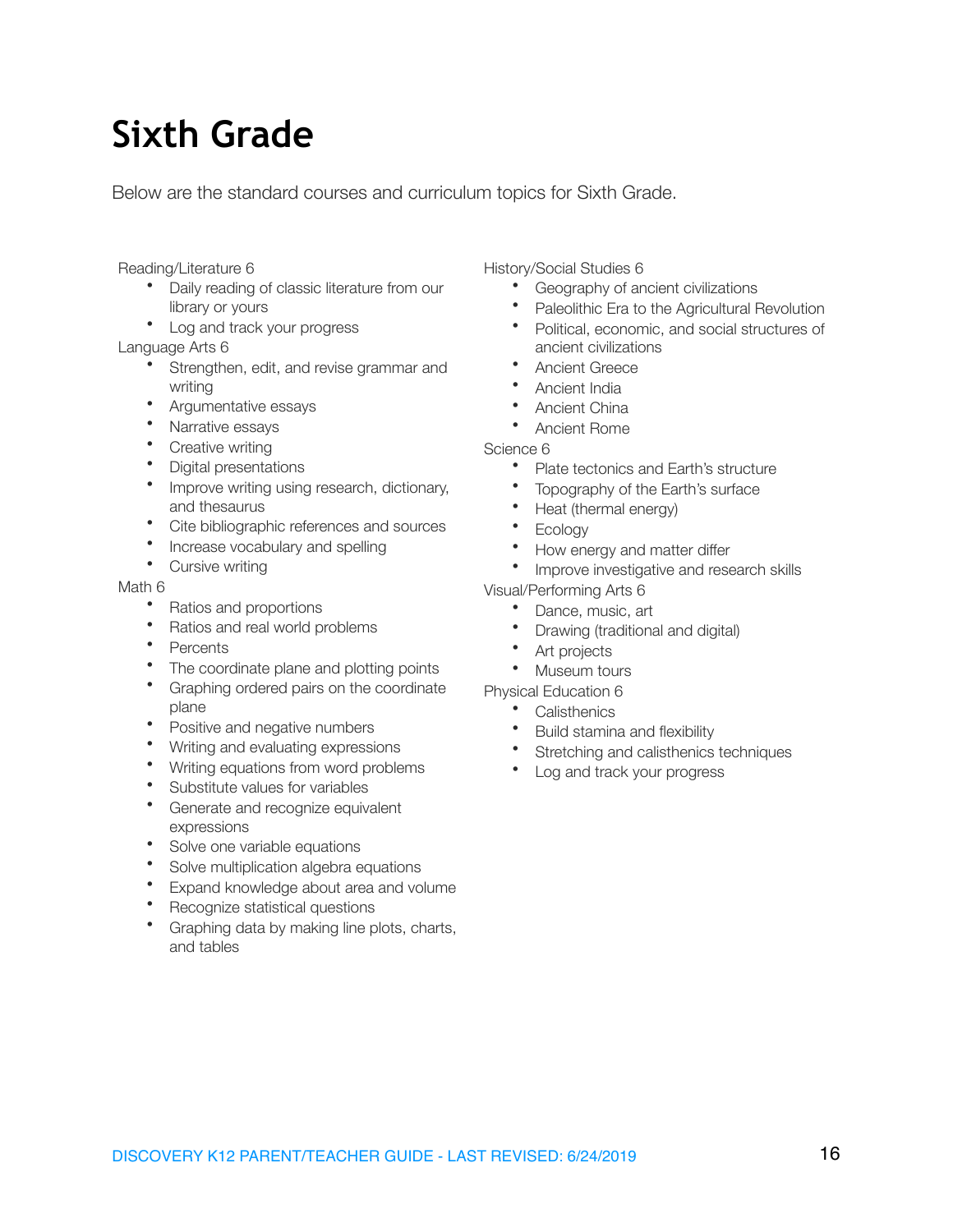# **Seventh Grade**

Below are the standard courses and curriculum topics for Seventh Grade.

Reading/Literature 7

- Daily reading of classic literature from our library or yours
- Log and track your progress

Language Arts 7

- Strengthen, edit, and revise grammar and writing
- Argumentative essays
- Narrative essays
- Creative writing
- Digital presentations
- Improve writing using research, dictionary, and thesaurus
- Cite bibliographic references and sources
- Increase vocabulary and spelling
- Cursive writing

Math 7 (Pre-Algebra)

- Ratios and proportions review
- Proportional relationships
- Multiplying and dividing real numbers and integers
- The distributed property
- Simple one variable equations
- Write simple equations for unknown values to solve real world problems
- Write an inequality from a word problem
- Properties of triangles and measuring triangles
- Scale factor and scaling shapes
- Understanding 3 dimensional figures
- Area of a circle
- Solve unknown values of angles
- Basic introduction to statistics and probability

History/Social Studies 7

- Disintegration of the Roman Empire
- Medieval and early modern times
- Geo, political, economic, and social structures of Medieval Times
- The Reformation Period
- The Scientific Revolution
- Age of Exploration, Enlightenment, and Reason

Science 7

- Cell biology
- Genetics and how plants and animals evolve
- Living systems of plants, animals, and people
- Underlying biological structures and functions
- Improve investigative and research skills
- Visual/Performing Arts 7
	- Dance, music, art
	- Drawing (traditional and digital)
	- Art projects
	- Museum tours

- **Calisthenics**
- Build stamina and flexibility
- Stretching and calisthenics techniques
- Log and track your progress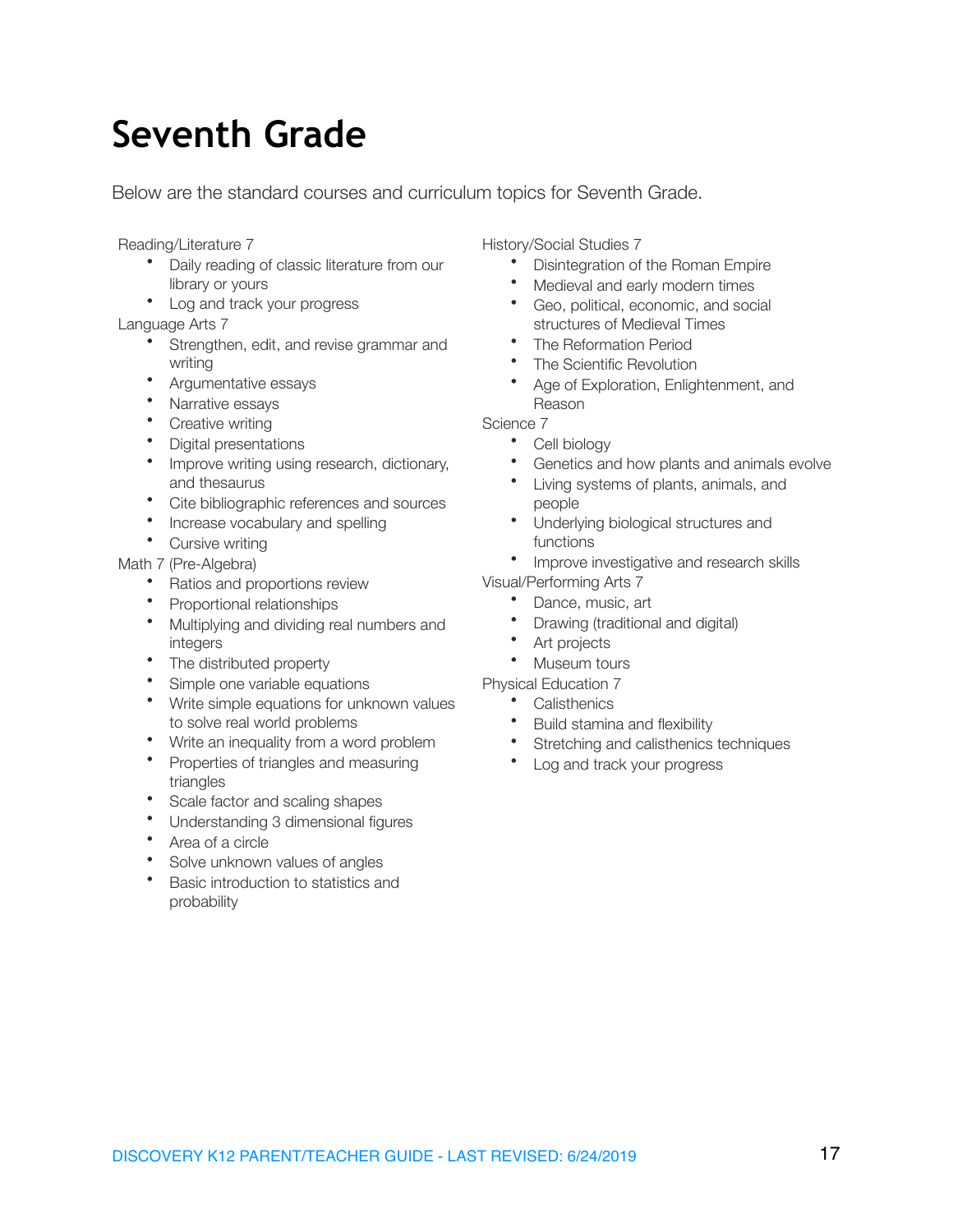# **Eighth Grade**

Below are the standard courses and curriculum topics for Eighth Grade.

Reading/Literature 8

- Daily reading of classic literature from our library or yours
- Log and track your progress

Language Arts 8

- Strengthen, edit, and revise grammar and writing
- Argumentative essays
- Narrative essays
- Creative writing
- Digital presentations
- Improve writing using research, dictionary, and thesaurus
- Cite bibliographic references and sources
- Increase vocabulary and spelling
- Cursive writing

Math 8 (Algebra I and Basic Geometry)

- Rational and irrational numbers
- Integers and exponents
- Exponents and scientific notation
- One variable linear equations
- Solve linear equations by graphing
- Two variable linear equations
- Graph proportional relationships
- Slope and similar triangles and proportions
- Introduction to functions
- Average rate of change
- Translations, rotations, and reflections
- Intersecting lines and angles
- Parallel lines and perpendicular lines
- Similar and congruent figures
- Volume of spheres, cones, and cylinders
- Graphing data on scatter plots, charts, and tables

History/Social Studies 8

- Events leading up to the Constitution
- U.S. foreign policy in the early republic
- Americans during the 1800s
- The Civil War
- The Reconstruction Period
- The Industrial Revolution

Science 8

- Motion, forces, and the structure of matter
- Earth in the Solar System, study of stars and galaxies
- Chemical reactions
- Chemistry of living systems
- The Periodic Table
- Density and buoyancy
- Improve investigative and research skills
- Visual/Performing Arts 8
	- Dance, music, art
	- Drawing (traditional and digital)
	- Art projects
	- Museum tours
- Physical Education 8
	- **Calisthenics** 
		- Build stamina and flexibility
		- Stretching and calisthenics techniques
	- Log and track your progress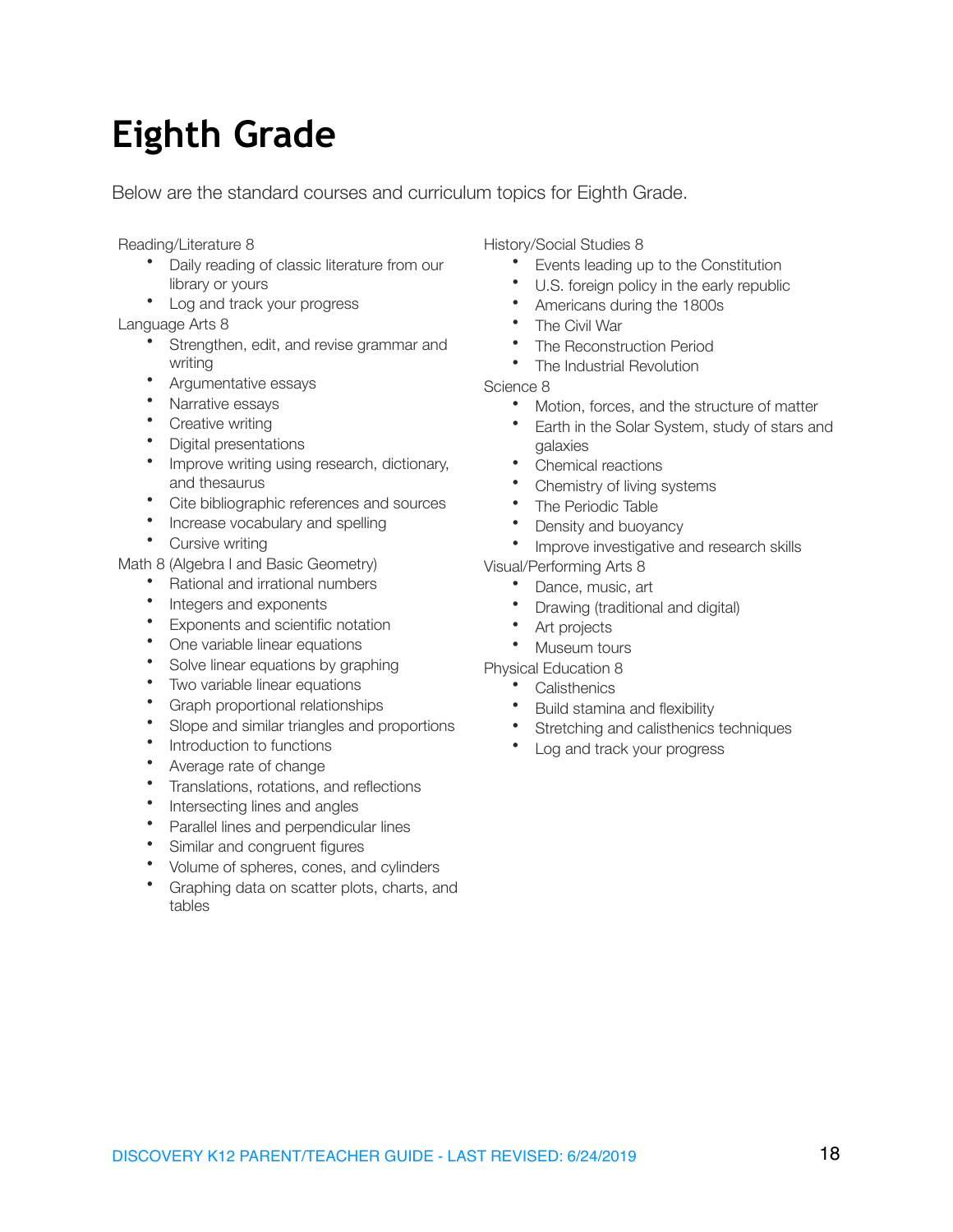# **Ninth Grade**

Below are the standard courses and curriculum topics for Ninth Grade.

Reading/Literature 9

- Daily reading of classic literature from our library or yours
- Log and track your progress

Language Arts 9

- Strengthen, edit, and revise grammar and writing
- Argumentative essays
- Narrative essays
- Creative writing
- Digital presentations
- Improve writing using research, dictionary, and thesaurus
- Cite bibliographic references and sources
- Increase vocabulary and spelling

Math 9 (Advanced Algebra)

- Rational exponents
- Rational and irrational numbers
- Complex numbers
- Solve quadratic equations
- Solve polynomial identities
- Using matrices to solve equations
- Parts of an expressions
- Equivalent expressions
- Rewrite expressions in different forms
- Advanced linear equations
- Graph linear functions and inequalities
- History/Social Studies 9
	- Geography
	- How the Arts effect each culture
	- Major world religions
	- Effects of the Industrial Revolution
	- Bill of Rights
	- Natural Law

#### Science 9

- Physics of motion and forces
- Conservation of energy and momentum
- Heat and thermodynamics
- **Waves**
- Electric and magnetic phenomena
- Spacetime<br>• Improve in
- Improve investigative and research skills Visual/Performing Arts 9
	- Dance, music, art
	- Drawing (traditional and digital)
	- Art projects
	- Museum tours
- Physical Education 9
	- Calisthenics
	- Build stamina and flexibility
	- Stretching and calisthenics techniques
	- Log and track your progress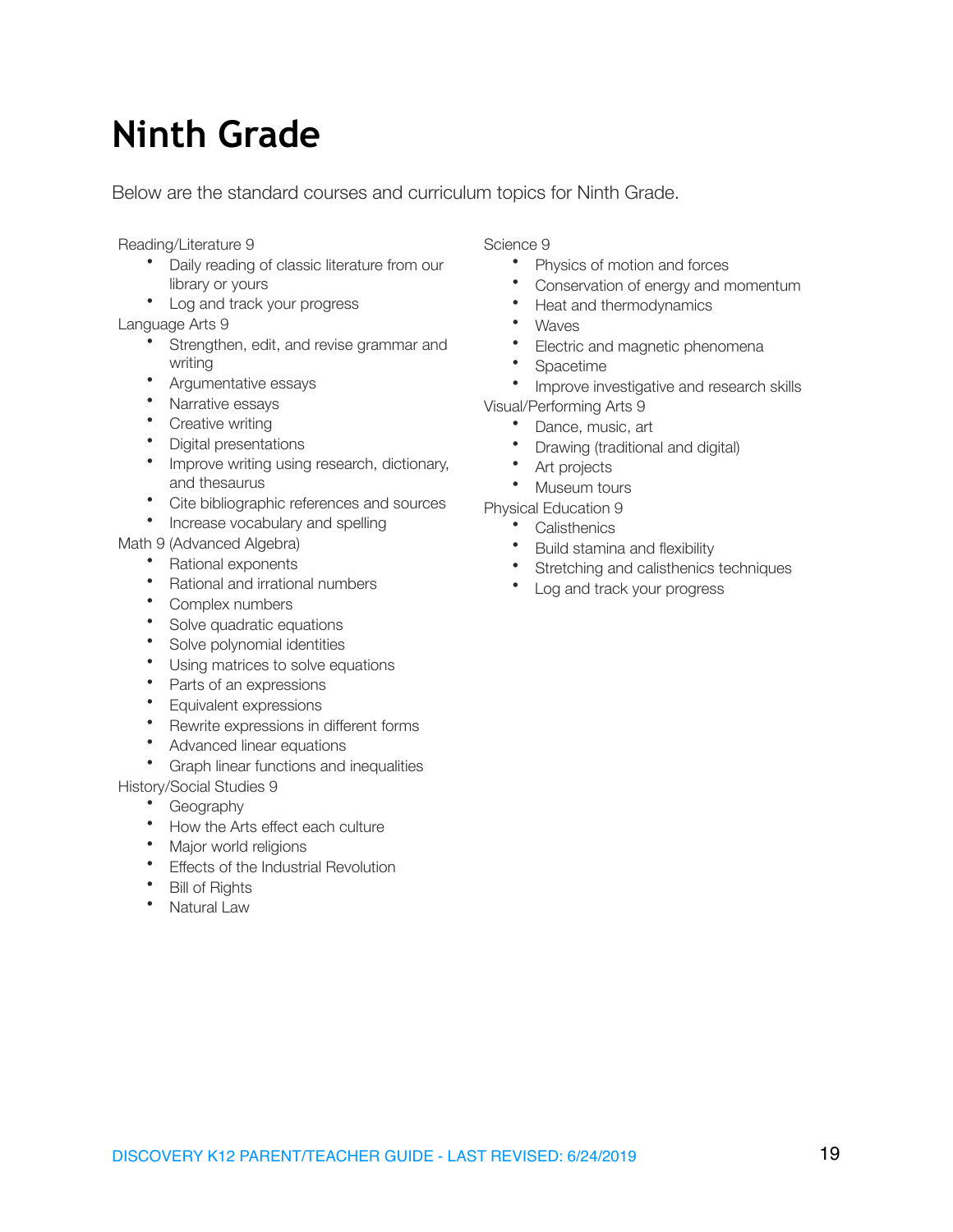# **Tenth Grade**

Below are the standard courses and curriculum topics for Tenth Grade.

Reading/Literature 10

- Daily reading of classic literature from our library or yours
- Log and track your progress

Language Arts 10

- Strengthen, edit, and revise grammar and writing
- Argumentative essays
- Narrative essays
- Creative writing
- Digital presentations
- Improve writing using research, dictionary, and thesaurus
- Cite bibliographic references and sources
- Increase vocabulary and spelling

#### Math 10 (Geometry)

- Points, lines, and planes
- Radius, area, circumference and other properties of circles
- Transformations of shapes on the coordinate plane
- Transformations and rigid motion
- Translating circles
- Parallel lines and corresponding angles
- Geometric constructions
- Similar and congruent triangles
- Right triangles and right triangle equations
- Sine, cosine, and tangent
- Similarity of circles
- Inscribed and central angles
- Constructing a tangent to a circle
- Write equations given the center and radius of a circle
- The directrix, focus, & vertex of a parabola
- Use slope to determine if lines are parallel or perpendicular

History/Social Studies 10

- Turning points after the 1800s that shaped the modern world
- Ancient Greek and Roman philosophy that shaped western ideas
- Comparing the Glorious Revolution to the American Revolution
- World War I
- World War II
- Global advances in economy, information, and technology

Science 10 (Chemistry)

- Atomic and molecular structure
- Chemical bonds
- Conservation of matter and stoichiometry
- Gases and their properties
- Acids and bases
- **Solutions**
- Chemical thermodynamics
- Reaction rates
- Chemical equilibrium
- Organic and biochemistry
- Nuclear processes
- Improve investigative and research skills

Visual/Performing Arts 10

- Dance, music, art
- Drawing (traditional and digital)
- Art projects
- Museum tours
- Physical Education 10
	- Calisthenics
	- Build stamina and flexibility
	- Stretching and calisthenics techniques
	- Log and track your progress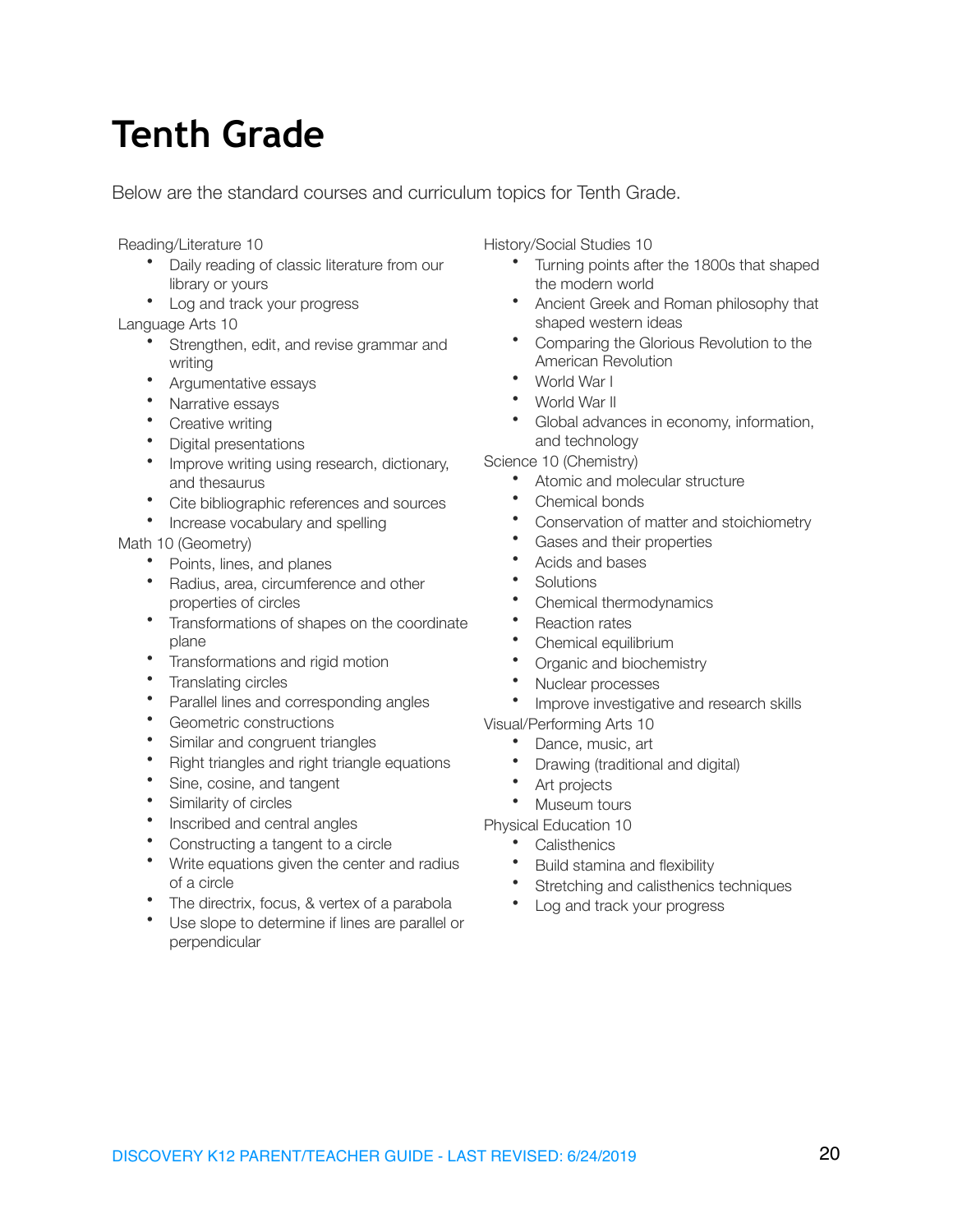# **Eleventh Grade**

Below are the standard courses and curriculum topics for Eleventh Grade.

Reading/Literature 11

- Daily reading of classic literature from our library or yours
- Log and track your progress

Language Arts 11

- Strengthen, edit, and revise grammar and writing
- Argumentative essays
- Narrative essays
- Creative writing
- Digital presentations
- Improve writing using research, dictionary, and thesaurus
- Cite bibliographic references and sources
- Increase vocabulary and spelling

#### Math 11 (Statistics)

- Histograms (bar and line charts)
- Scatter plots
- Categorical data
- Quantitative and qualitative data
- Use data to compare the median
- Use data to calculate the mean
- Modeling linear data
- Fit a linear function to a scatter plot
- Point of sale statistics
- Building statistical models
- Assumptions in statistical modeling
- Analyze and evaluate surveys and data
- Margin of error
- Compare data
- Calculating probability
- Outcomes of probability
- Conditional probability
- Random variables
- Making predictions

History/Social Studies 11

- Philosophy of the Declaration of Independence
- Rise of industry and rural to urban migration
- Role of religion in the founding of America
- The 1920s
- The Great Depression
- Economic boom post World War II
- Foreign policy post World War II
- Civil rights
- Social and political issues in America today Science 11 (Physiology)
	- Cell biology
	- **Genetics**
	- Ecology
	- Evolution
	- **Physiology**
	- Improve investigative and research skills
- Visual/Performing Arts 11
	- Dance, music, art
	- Drawing (traditional and digital)
	- Art projects
	- Museum tours
- Physical Education 11
	- **Calisthenics**
	- Build stamina and flexibility
	- Stretching and calisthenics techniques
	- Log and track your progress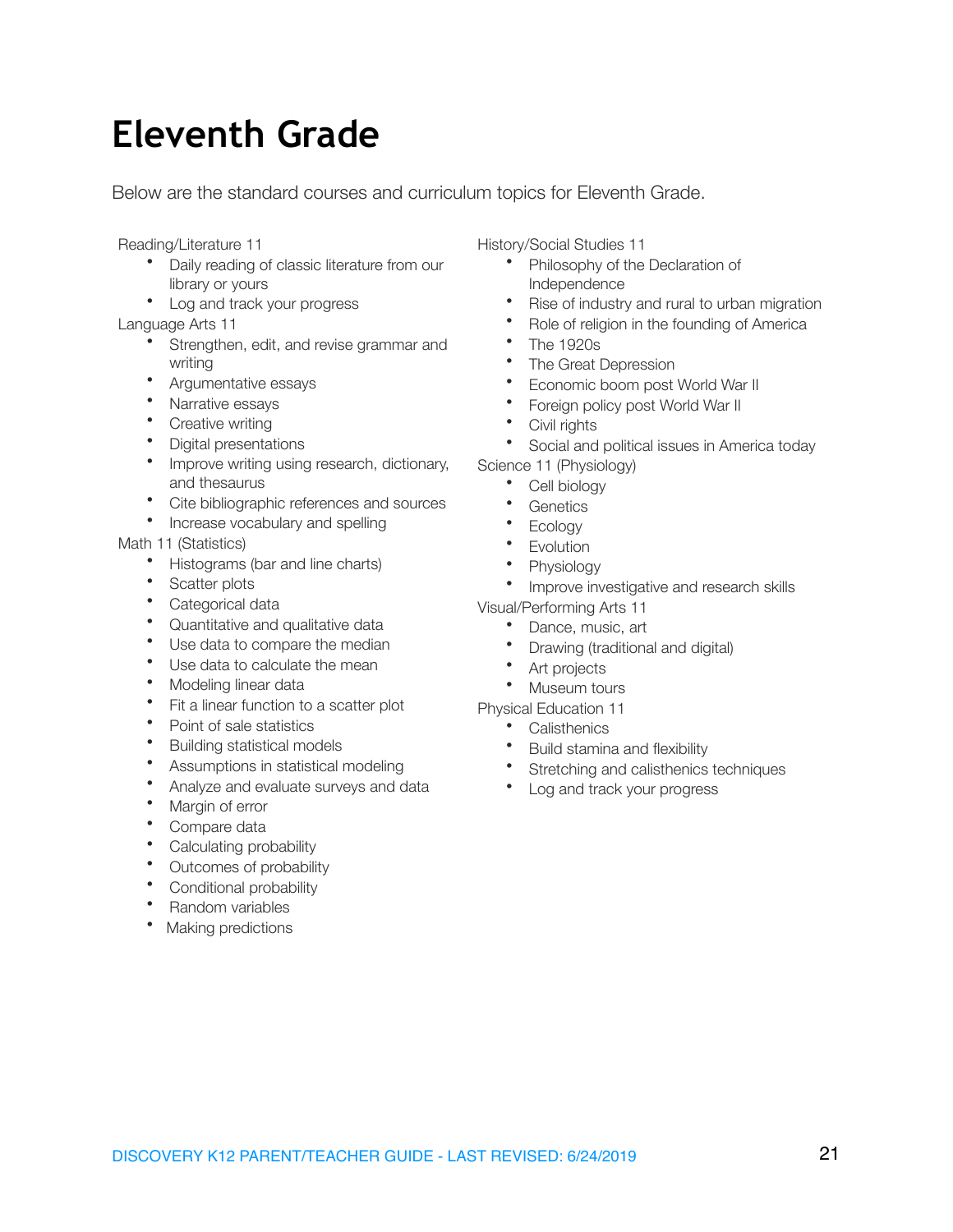# **Twelfth Grade**

Below are the standard courses and curriculum topics for Twelfth Grade.

Reading/Literature 12

- Daily reading of classic literature from our library or yours
- Log and track your progress

Language Arts 12

- Strengthen, edit, and revise grammar and writing
- Argumentative essays
- Narrative essays
- Creative writing
- Digital presentations
- Improve writing using research, dictionary, and thesaurus
- Cite bibliographic references and sources
- Increase vocabulary and spelling

Math 12 (Advanced Algebra and Trigonometry)

- Functions
- Function notation
- Average rate of change on a graph
- Square root and cube functions
- Solve quadratic equations by factoring
- Write functions
- Function transformations
- Inverse functions
- Composition of functions
- Logarithmic equations
- Identify linear verses exponential functions
- Graphing exponential functions

#### • Radian and degrees

Unit circle

History/Social Studies 12

- American government and economics
- Principles in the Constitution
- Rights and obligations of U.S. citizens
- Values of a civil society
- Branches of U.S. government
- Supreme Court rulings
- Political campaign issues
- National, state, tribal, and local governments
- Influence of media on American politics
- Different political systems

Science 12 (Earth Science)

- Earth's place in the universe
- Dynamic Earth processes
- Energy in the Earth
- Biogeochemical cycles
- Structure and composition of the atmosphere
- Improve investigative and research skills

Visual/Performing Arts 12

- Dance, music, art
- Drawing (traditional and digital)
- Art projects
- Museum tours
- Physical Education 12
	- Calisthenics
	- Build stamina and flexibility
	- Stretching and calisthenics techniques
	- Log and track your progress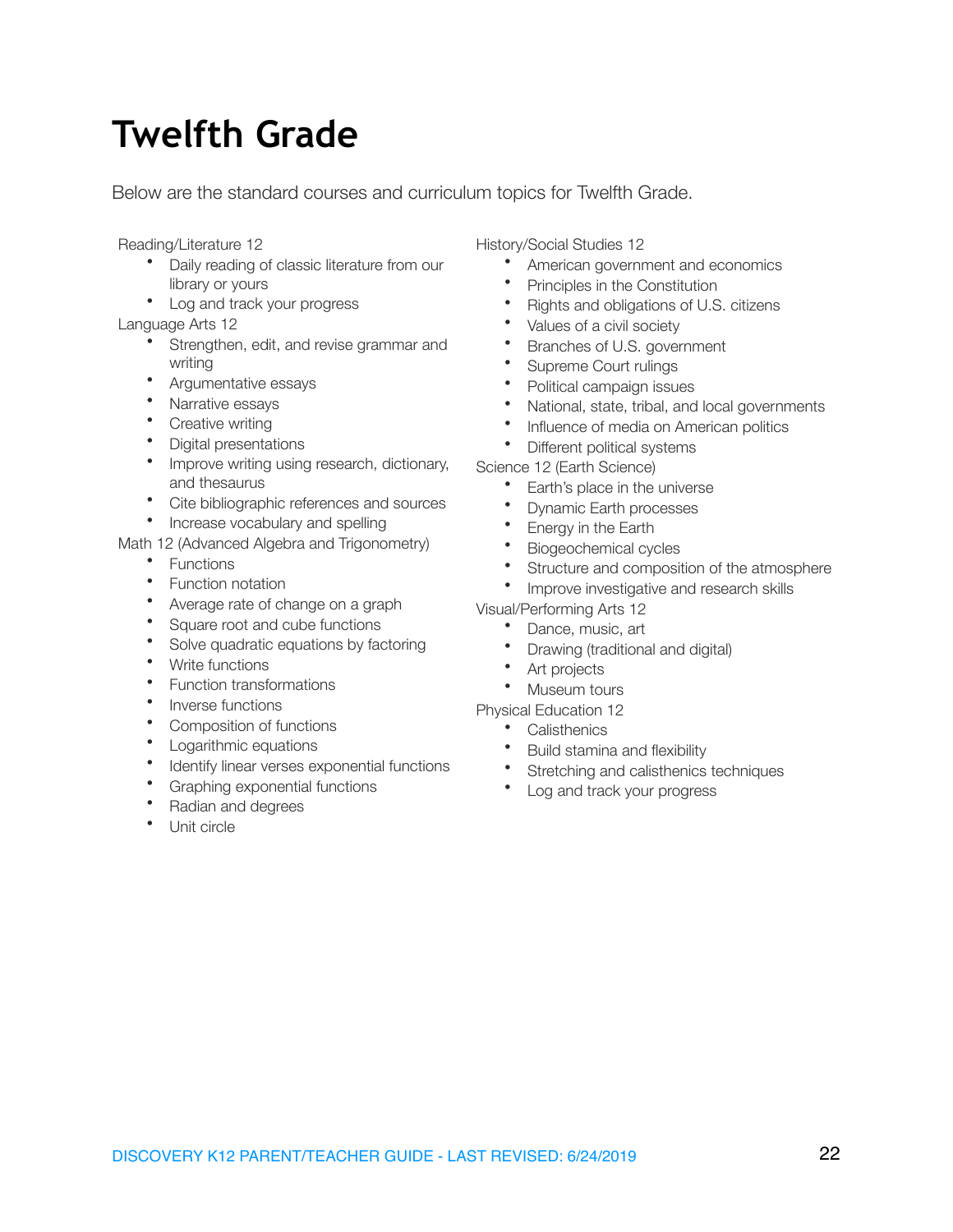# **Extra Curriculum**

Below are extra curriculum courses for third to twelfth grades.

#### **Spanish 1 - 180 Days**

- Animals
- Colors
- Numbers to 30
- Greetings and salutations
- **Opposites**
- Conversational Spanish
- Vocabulary
- Days of the week
- Months
- Calendar
- Shapes
- Clothing
- Plural rules
- People descriptions
- Verbs
- Question Words
- Hay (there is, there are)
- Tu and Usted (you)
- Articles (the, El, La)
- Grammar
- **Adjectives**
- Adverbs

#### **HTML Coding - 180 Days**

- Introduction to HTML
- Editors
- **Basics**
- Elements
- **Attributes**
- Headings
- Paragraphs
- **Formatting**
- Comments
- Links
- Head

### **HTML Coding Continued**

- CSS
- **Images**
- **Tables**
- Lists
- Blocks
- Layout
- Forms
- Iframes
- Colors
- JavaScript

#### **Healthy Living - 180 Days**

- Natural foods
- Unhealthy foods
- Processed, GMO, organic
- Superfoods
- Natural antioxidants
- Good and bad beverages
- Teeth, hair, & personal care

#### **Personal Finance - 20 Days**

- Vocabulary
- Everyday Math<br>• Money and Goa
- Money and Goals
- Bank Accounts
- Financial Responsibility
- Budgeting Money, Debt
- Major Purchases
- Credit Cards
- Credit Report
- Loan Basics
- Understanding Your Paycheck
- Saving Money
- Online Banking
- Tips to Financial **Success**

#### **Business 101 - 20 Days**

- Business Vocabulary
- Coming Up with a Product or Service
- Business Legal Structures
- Building a Website
- Creating Business Cards and Brochures
- Marketing Your Business
- Dealing With Customers
- Managing Accounting & Cash
- Building a Team of Employees
- **Business Resources**
- Writing a Business Plan

#### **Business Apps - 20 Days**

- Introduction to Business Apps
- Collaboration
- **Productivity**
- Web Hosting
- Sales Management CRM
- Accounting & Banking
- Accepting Credit Cards
- Advertising & Marketing
- Direct Mail
- Social Media
- Printing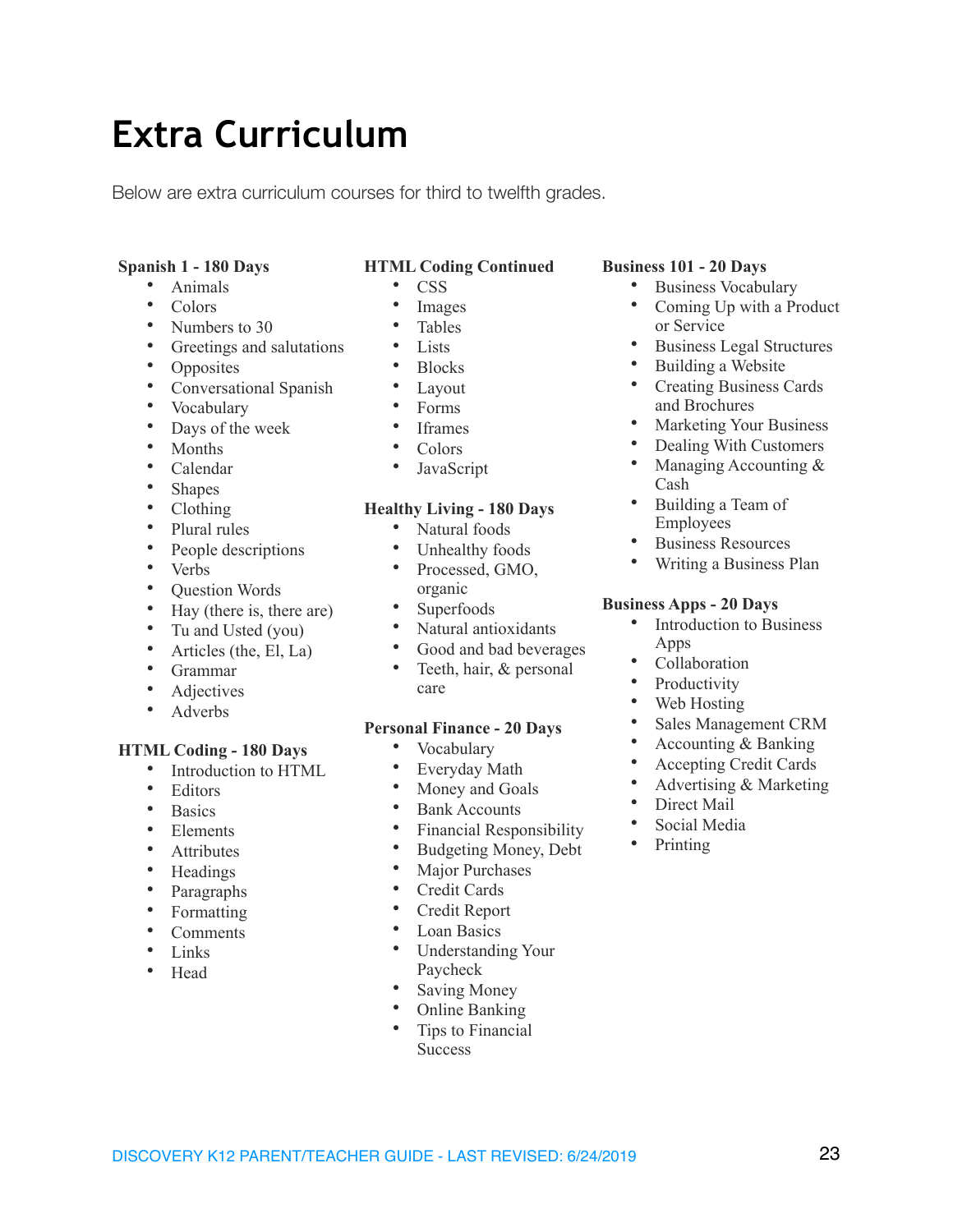# <span id="page-23-0"></span>**Quizzes / Tests & Answer Keys**

Quizzes and tests are integrated into the curriculum, and will automatically show up within the curriculum inside Student Accounts.

There is currently a weekly spelling quiz in Language Arts, and tests after each unit in Science and History/Social Studies, and some extra curriculum courses. Math quizzes/test will be available in September 2019.

Answer keys for tests are available in the optional Parent/Teacher Account.

After your student takes a quiz or test, the total score will be emailed to the parent's email address associated with the account.

Full test results are available in the optional Parent/Teacher Account.

Quizzes and tests will only record scores in our system on the first time they take the particular quiz/test. If the student retakes a quiz/test, the 2nd test scores will not record in our system.

The Scope & Sequence of the curriculum that is available in the Parent/Teacher Account, will show what Day in the curriculum tests come up.

Below are digital quizzes and tests aligned to the curriculum.

# **First Grade**

History/Social Studies 1:

- Backgrounds of American Citizens
- Basic Economic Concepts
- People and Places
- Rights and Responsibilities of Citizenship
- U.S. Symbols, Icons, and Traditions

Science 1:

- Materials can be Solids, Liquids, and Gases
- Materials Can Change When They Are Mixed
- Plants and Animals Inhabit Different Environments
- The Food Chain Ecosystem

## **Second Grade**

History/Social Studies 2:

- Economic Concepts
- Government Institutions and Practices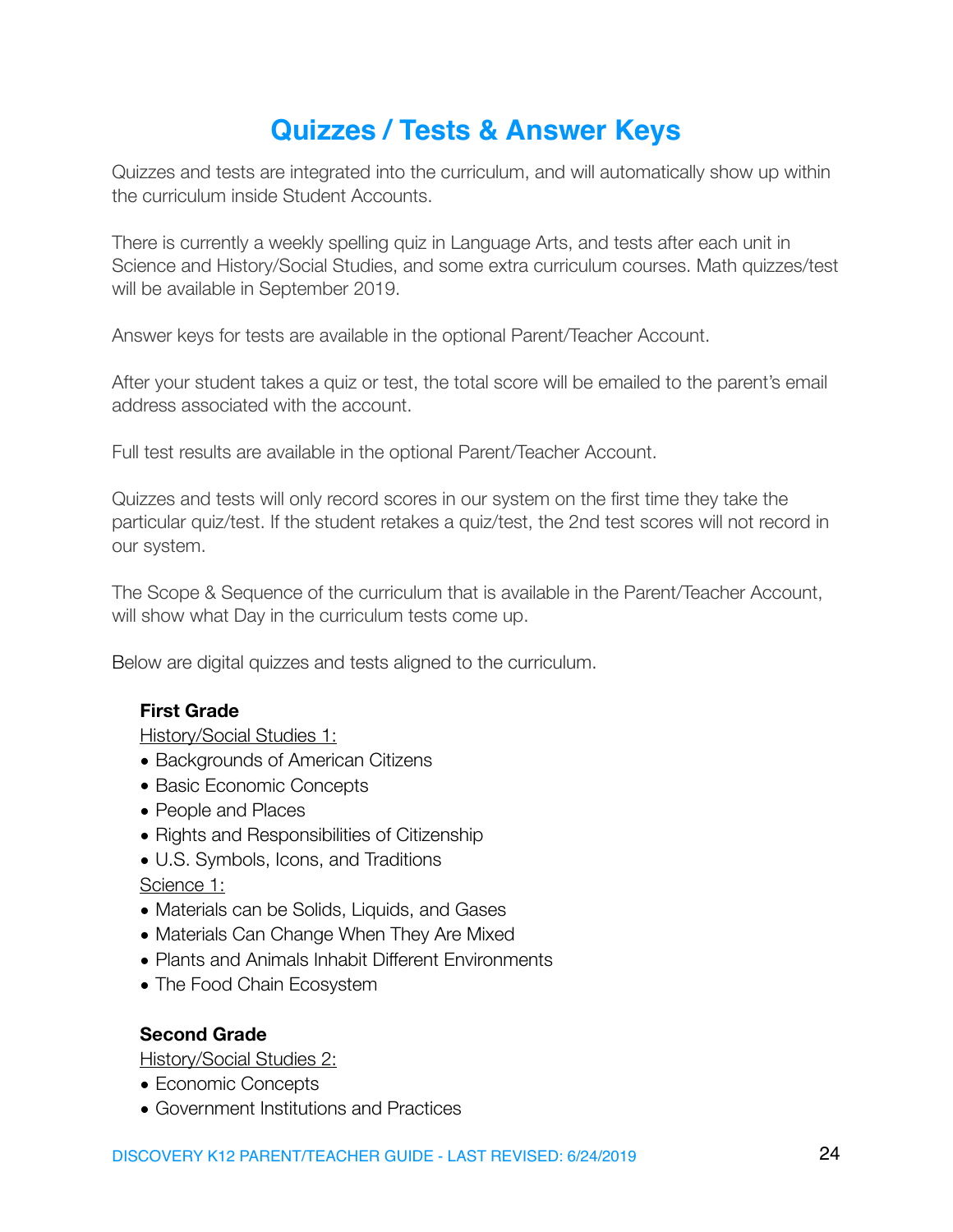- Things that Happen Long Ago and Today
- U.S. States
- World Geography, People, and People

Science 2:

- Conservation
- Materials the Earth is Made of and Human Resources
- Motion of Objects can be Observed and Measured
- Plants and Animals Predictable Life Cycles

# **Third Grade**

History/Social Studies 3:

- American Indian Nations
- Historical American Events
- Laws and Basic U.S. Government Structure
- Physical and Human Geography
- U.S. States

Science 3:

- The Worlds Oceans
- Plants and Animals that Inhabit the Oceans
- Effects of Human Involvement with the Oceans

# **Fourth Grade**

History/Social Studies 4:

- Countries and their Capitols
- Mexican American War and the Gold Rush
- Places and Regions in the U.S.
- Pre-Columbia, Missions, and Rancho Periods
- U.S. States and Capitols

Science 4:

- Electricity and Magnetism of the Earth
- Fossils
- How Organisms Need Energy and Matter to Live and Grow
- Properties of Rocks and Minerals of the Earth

# **Fifth Grade**

History/Social Studies 5:

- American Indians and Settlers
- American Revolution
- Colonial Government and Power of the People
- Development of the Constitution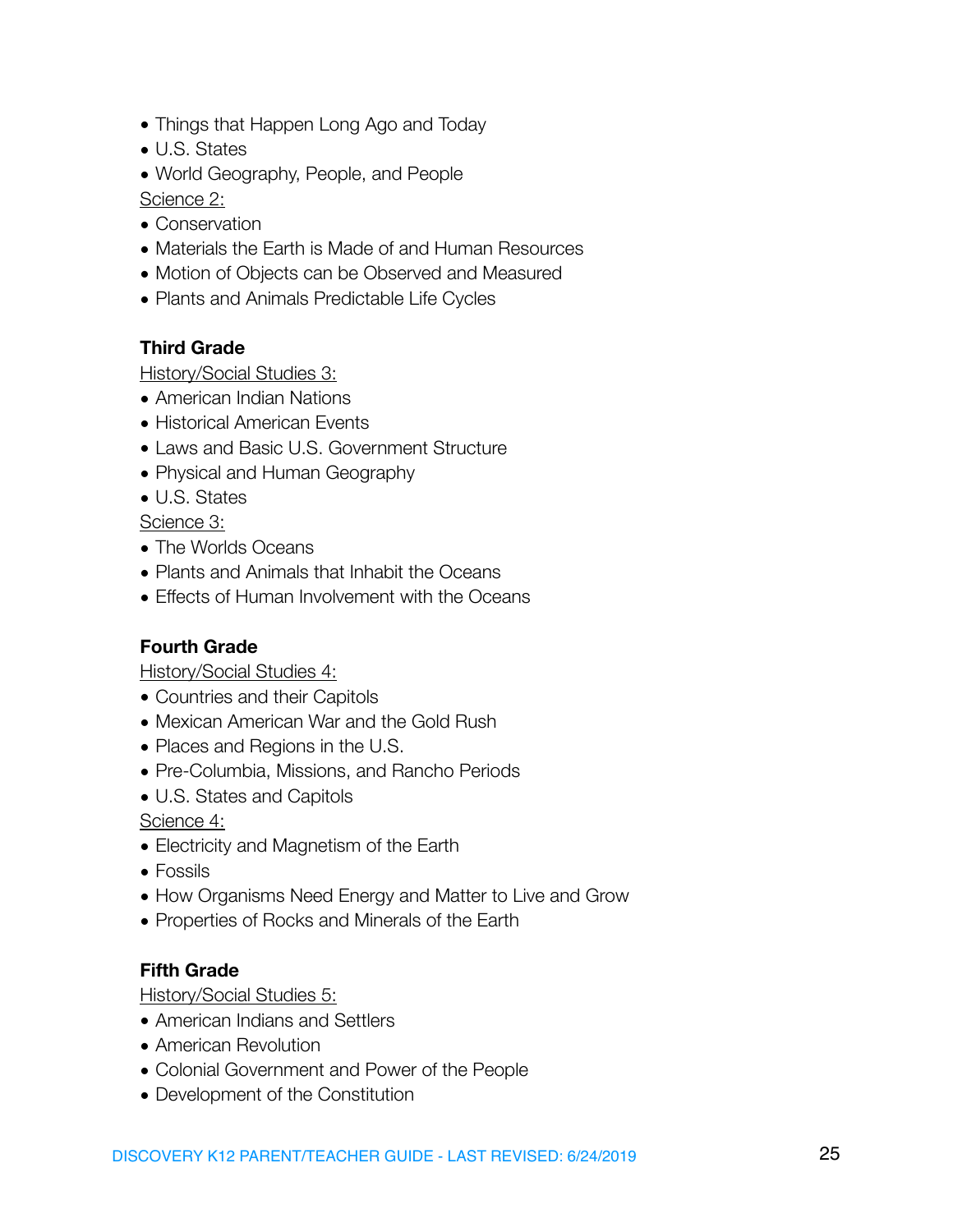- Early Exploration of the Americas
- Immigration and Settlement from 1789 to 1800
- Political, Social, Religious, & Economic of Colonial Era
- The Nation Up To 1850

## Science 5:

- Energy from the Sun and how it Heats the Earth
- Movement of Water
- Plant and Animal Anatomy Structures
- Solar System Planets that Orbit the Sun
- Types of Matter in the World

# **Sixth Grade**

## History/Social Studies 6:

- Ancient Greece, India, China, and Rome
- Geo, Political, Economic, & Social Structures of Early Civilizations
- History and Geography of Ancient Civilizations
- Paleolithic Era to Agricultural Revolution

Science 6:

- Ecology: How Organisms Exchange Energy and Nutrients
- Energy from the Sun, Ocean, and Earth
- Heat (Thermal Energy and Physical Science)
- How Energy and Matter Differ in Amounts and Use
- Plate Tectonics and Earth's Structure
- Topography of the Earth's Surface

## **Seventh Grade**

History/Social Studies 7:

- Medieval and Early Modern Times
- Age of Exploration, Enlightenment, and Reason
- Disintegration of the Roman Empire
- Geo, Political, Economic, & Social Structures of Medieval Times
- The Reformation Period
- The Scientific Revolution

Science 7:

- Human Eye Quiz
- Human Heart Quiz 1
- Human Heart Quiz 2
- Human Liver Quiz
- Human Stomach Quiz
- Cell Biology, Genetics, and Evolution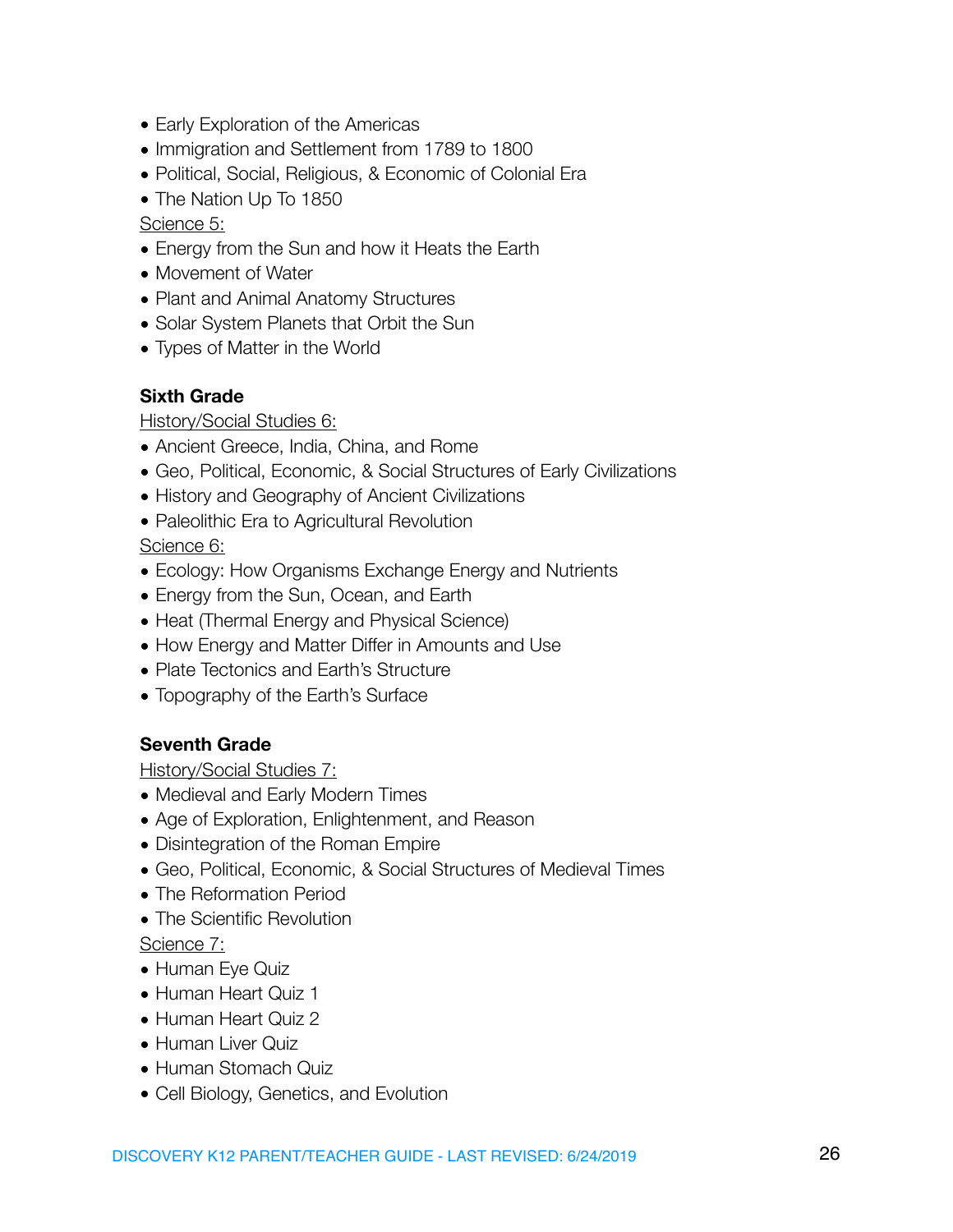- Plants, Animals, and People
- Underlying Biological Structures and Functions

# **Eighth Grade**

History/Social Studies 8:

- Events Leading up to the Constitution
- U.S. Foreign Policy in the Early Republic
- Americans in the NE, South, and West from 1800 to 1850
- The Civil War
- The Reconstruction Period
- How the Industrial Revolution Transformed the Economy
- The Technological Revolution

Science 8:

- Chemistry of Living Systems 1
- Chemistry of Living Systems 2
- Density and Buoyancy
- Earth in the Solar System and Study of Stars
- Motion Forces and the Structure of Matter
- Periodic Table
- Understanding Chemical Reactions

## **Ninth Grade**

History/Social Studies 9:

- Bill of Rights
- Effects of the Industrial Revolution
- Geography
- How the Arts Effect Each Culture
- Major World Religions
- Natural Law

Science 9:

- Conservation of Energy and Momentum
- Electric and Magnetic Phenomena
- Heat and Thermodynamics
- Physics: Motion and Forces 1
- Physics: Motion and Forces 2
- Time and Space
- Waves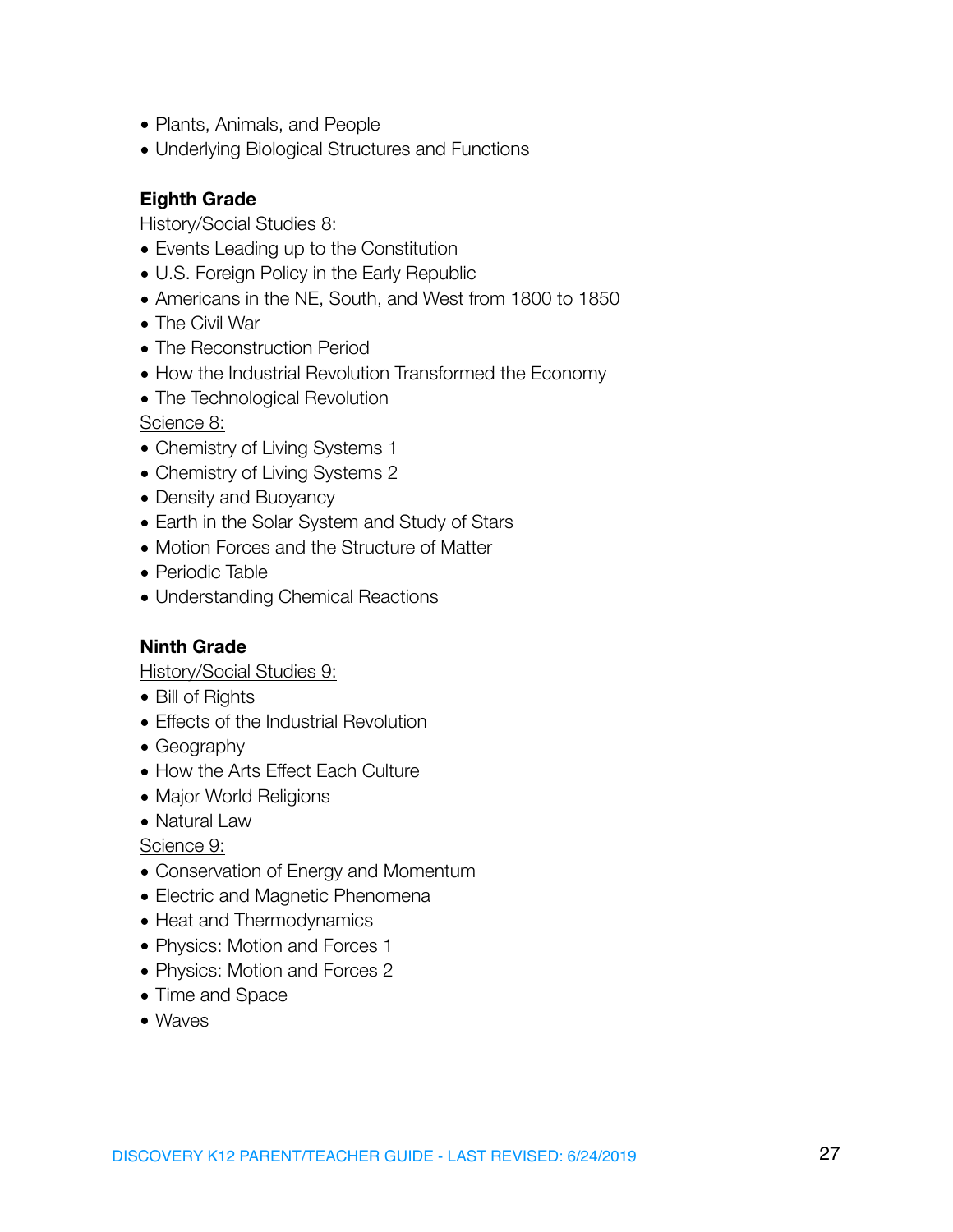# **Tenth Grade**

History/Social Studies 10:

- Ancient Greek and Roman Philosophy that Shaped Western Ideas
- Causes, Course, and Effects of World War I and II
- Comparing the Glorious Revolution with the American Revolution
- Global Advances
- Nation Building in Latin America and China
- Turning Points from 1800s that Shaped the Modern World

Science 10:

- Acids and Bases 1
- Acids and Bases 2
- Atomic and Molecular Structure and Chemical Bonds
- Chemical Equilibrium
- Chemical Reactions
- Chemical Thermodynamics
- Conservation of Matter and Stoichiometry
- Gases and their Properties 1
- Gases and their Properties 2
- Nuclear Chemistry
- Organic Chemistry and Biochemistry
- Solutions

# **Eleventh Grade**

History/Social Studies 11:

- Economic Boom Post World War II
- Federal Civil and Voting Rights
- Foreign Policy Post World War II
- Philosophy Described in the Declaration of Independence
- Rise of Industry and the Rural to Urban Migration
- Rise of U.S. as a Super Power
- Role of Religion in Founding of America
- The 1920s
- The Great Depression
- World Leadership
- Social and Domestic Policy Issues in America Today

Science 11:

- Human Skeletal Quiz
- Cell Biology
- Ecology
- Evolution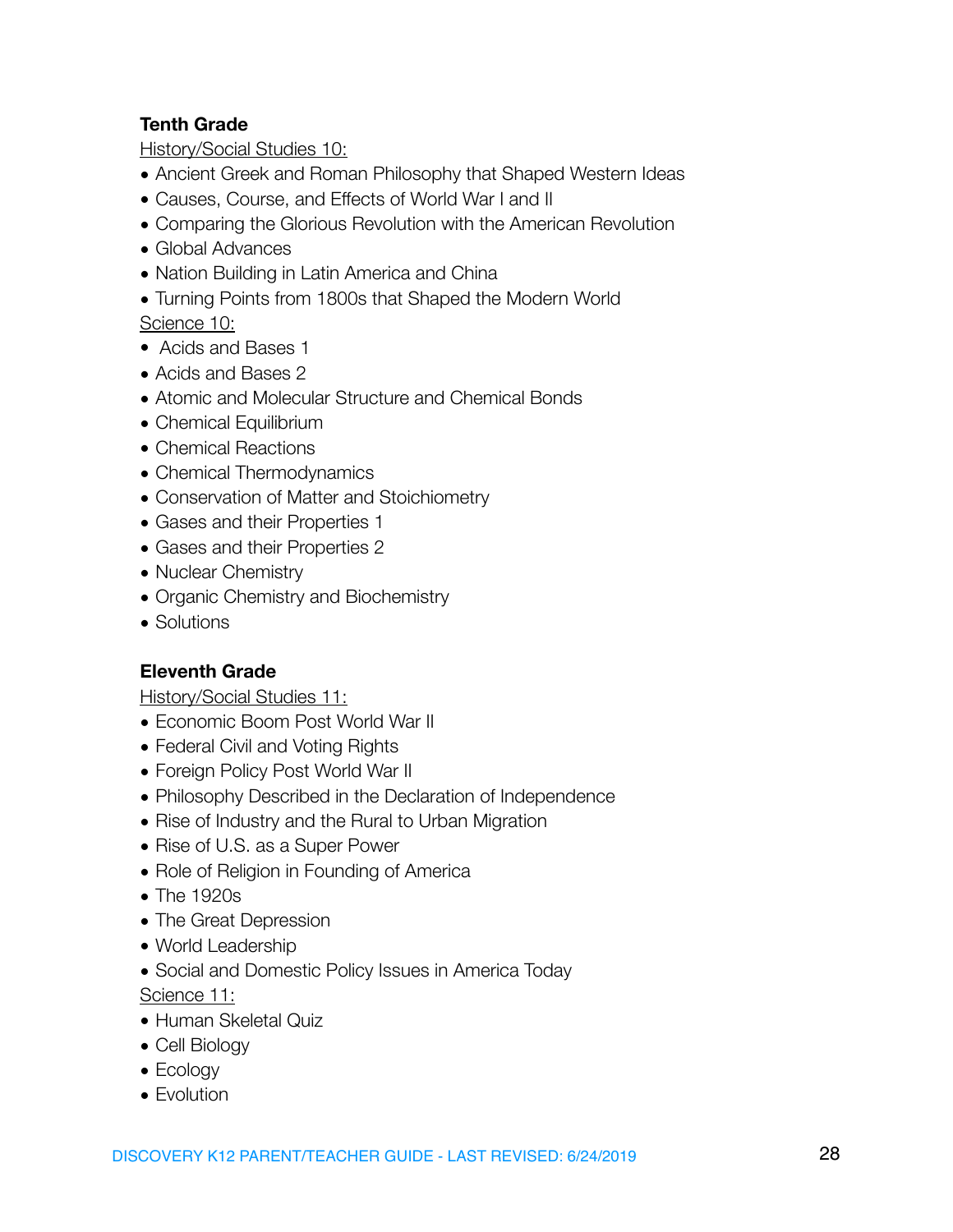- Genetics
- Physiology

# **Twelfth Grade**

History/Social Studies 12:

- American Democracy and Economics
- Different Political Systems and their Advances and Problems
- Economic Terms and Concepts
- Influence of Media on American Politics
- National, State, Tribal, and Local Governments
- Political Campaign Issues
- Rights and Obligations of U.S. Citizens
- The Three Branches of Government
- The U.S. Labor Market
- Values of a Democratic Society
- Principles of the Constitutions

Science 12:

- Agriculture and Farming
- Biogeochemical Cycles
- Dynamic Earth Processes
- Earth Science: Earth's Place in the Universe
- Energy in the Earth System
- Structure and Composition of the Atmosphere

# **Extra Curriculum**

- 
- 
- 
- 
- Spanish 1 Quiz 5

Spanish 1: **Spanish 1: Spanish 1: Personal Finance** 

- Spanish 1 Quiz 1 Spanish 1 Quiz 6 Personal Finance Test 1
- Spanish 1 Quiz 2 Personal Finance Test 2
- Spanish 1 Quiz 3 Personal Finance Test 3
- Spanish 1 Quiz 4 Personal Finance Test 4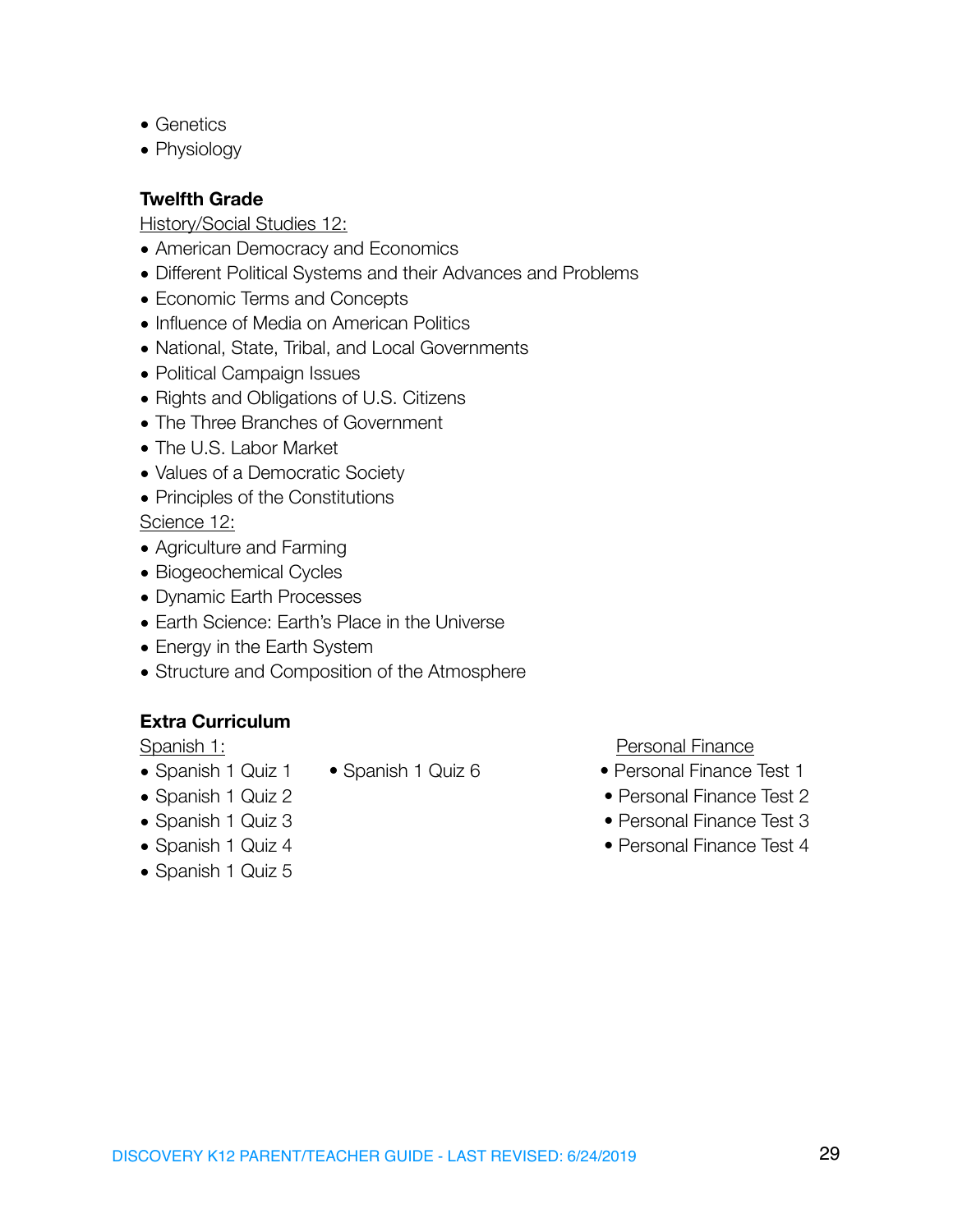# <span id="page-29-0"></span>**Research Center, Multipurpose, & Ebook Library**

Research is an important aspect of our program. The Research Center can be leveraged by students as needed, and research should be integrated into most Science and History/ Social Studies lessons.

The Research Center has research tips for students, resources, and study portals that students may use to learn about other interest.

### **Multipurpose**

The online Multipurpose will be used for future group presentations and events. Currently, we are showcasing student art. If you would like to submit art for display in the Multipurpose, then please email us a picture of your student's art along with the student's first name and grade level.

### **Library**

Reading classic literature is part of Discovery K12's daily curriculum across all grade levels. The e-book library offers over 150 titles for students to choose from. Below the company's our e-book titles.

The library includes a collection of classic literature e-books and textbooks on various subjects. You can use any of the ebooks from our online library or elsewhere for daily Reading/Literature courses. The Library also includes a Historic Document collection that can be integrated and used with History/Social Studies courses.

Our e-book titles are on the following pages.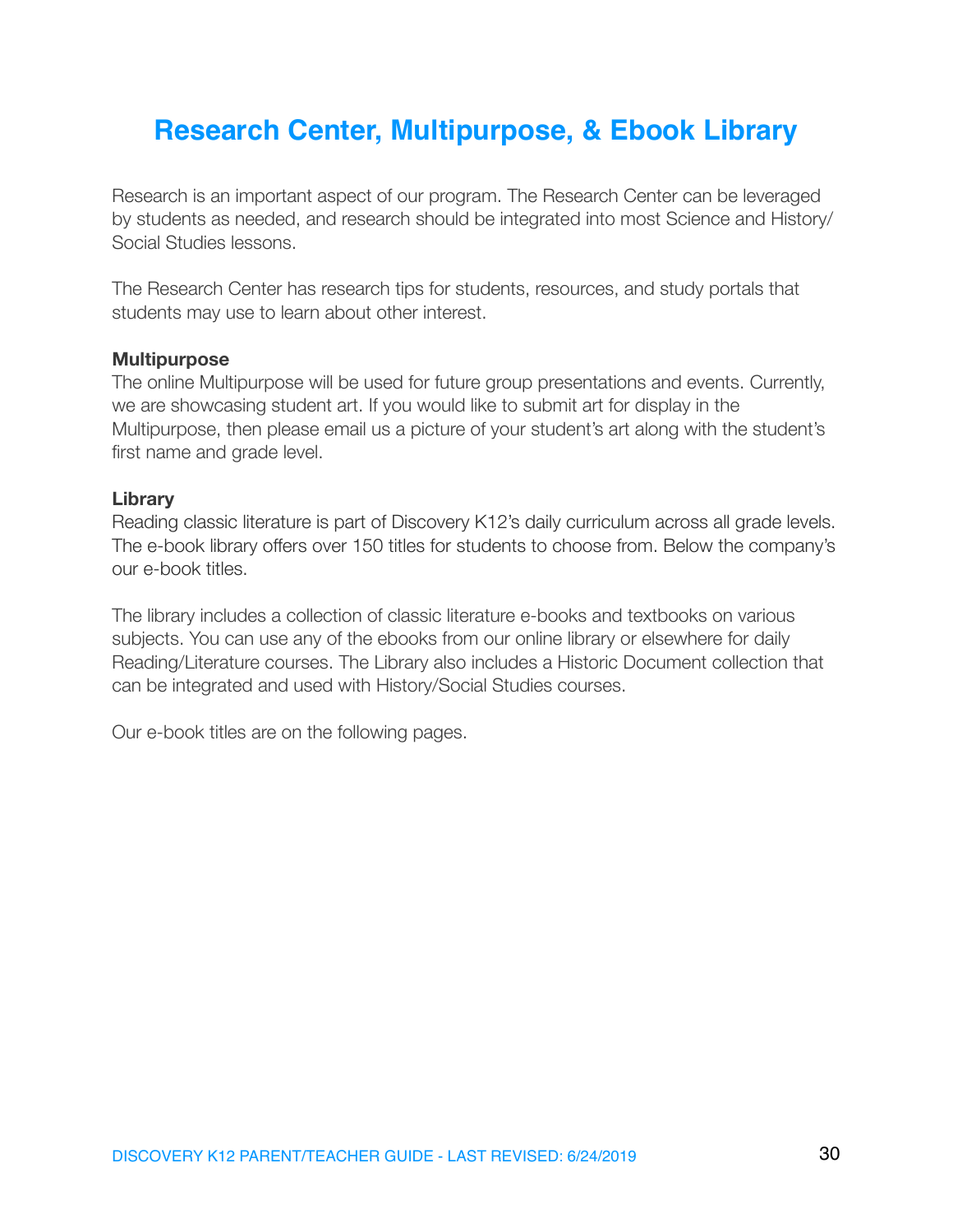# **E-Book Titles**

Reading classic literature is part of Discovery K12's daily curriculum across all grade levels. The e-book library offers over 100 titles for students to choose from. Below the company's our e-book titles.

- 20,000 Leagues Under the Sea
- A Child's Garden of Verses
- A Tale of Two Cities
- A Visit From Saint Nicholas
- A Winter Amid the Ice
- Abe Lincoln Gets His Chance
- Adventures of Tom Sawyer
- Alexander the Great
- Alice in Wonderland
- Among the Farm People
- Among the Forest People
- Among the Meadow Peopl
- Anne of Green Gables
- Around the World in Eighty Days
- Autobiography of Benjamin Franklin
- Ben Hur
- **Black Beauty**
- Constitution of the United States
- David Crockett
- Declaration of Independence
- **Dracula**
- Famous Men of the Middle Ages
- **Frankenstein**
- Genghis Kahn
- Grimms Fairy Tales
- Gulliver's Travels
- Helen of Troy
- Henry Ford My Life And Work
- Jane Eyre
- Jo's Boys
- Journey to the Center of the Earth
- King Solomon's Mines
- Little Women
- Luther And The Reformation
- **McGuffey Primer**
- McGuffey First Reader
- **McGuffey Second Reader**
- McGuffey Third Reader
- **McGuffey Fourth Reader**
- McGuffey Fifth Reader
- **McGuffey Sixth Reader**
- Moby Dick
- **Oliver Twist**
- Over in the Meadow
- Peter and Wendy
- Poems of American Patriotism
- Pollyanna
- Pride and Prejudice
- Puddnhead Wilson
- Robinson Crusoe
- Rob Roy
- Romeo and Juliet
- Sherlock Holmes
- Stories of American Life and **Adventures**
- Stories of Great Americans for Little Americans
- Stories that Mother Nature Told her Children
- Tarzan of the Apes
- The Adventures of Sherlock Holmes
- The Art of War
- The Call of the Wild
- The Count of Monte Cristo
- The Engine That Thought it Could
- The History of Insects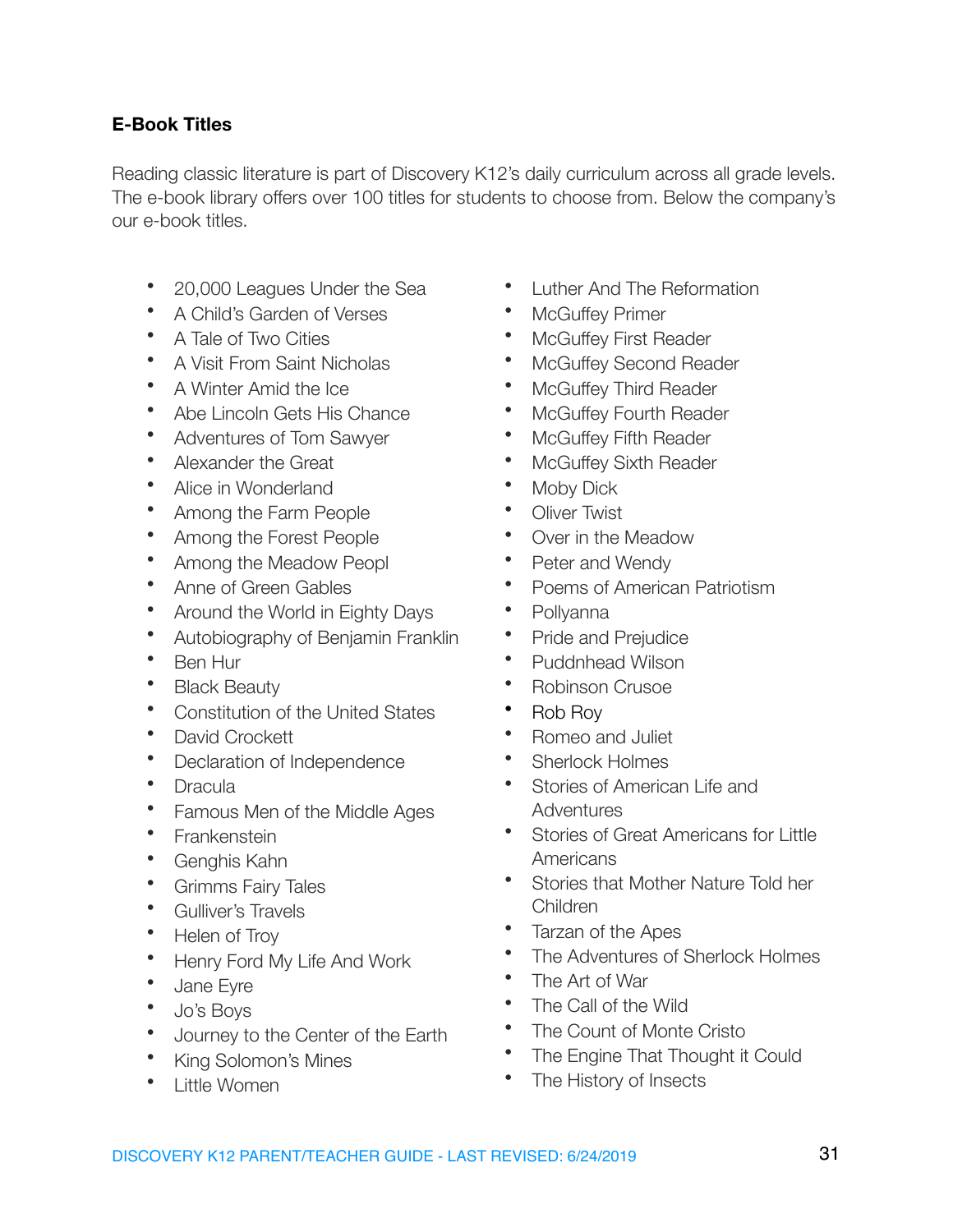- The Life of George Washington
- The Life of Kit Carson
- The Little Red Hen
- The Magna Carta
- The Pioneer Boys of the Yellowstone
- The Prince and the Pauper
- The Real Mother Goose
- The Rocket Book
- The Secret Garden
- The Scientific American Boy
- The Story of Dr. Doolittle
- The Story of Miss Moppet
- The Swiss Family Robinson
- The Tale of Benjamin Bunny
- The Tale of Brownie Beaver
- The Tale of Freddie Firefly
- The Tale of Ginger and Pickles
- The Tale of Jemima Puddle Duck
- The Tale of Johnny Town Mouse
- The Tale of Jeremy Fisher
- The Tale of Mr. Tod
- The Tale of Mrs. Tiggy Winkle
- The Tale of Samual Whiskers
- The Tale of Tom Kitten
- The Tale of Tommy Fox
- The Tale of Sandy Chipmunk
- The Tale of Old Mr. Crow
- The Tale of Major Monkey
- The Tale of Peter Rabbit
- The Tale of Squirrel Nutkin
- The Tale of Timothy Turtle
- The Time Machine
- The Arabian Knights
- The Red Badge of Courage (Civil War)
- The True Story of Christopher Columbus
- The War of the Worlds
- The Wind in the Willows
- Through the Looking Glass
- Treasure Island
- Uncle Wiggily in the Woods
- Uncle Wiggily's Adventures
- Uncle Wiggily and Old Mother Hubbard
- Uncle Wiggily's Travels
- White Fang
- Wonderful Wizard of Oz
- Wuthering Heights
- E-Textbooks:
	- Anatomy & Physiology of Animals
	- Spanish by Wikipedia Contributors
	- Big Cats
	- Biology
	- Charter of Freedom
	- **Chess**
	- European History
	- **First Aid**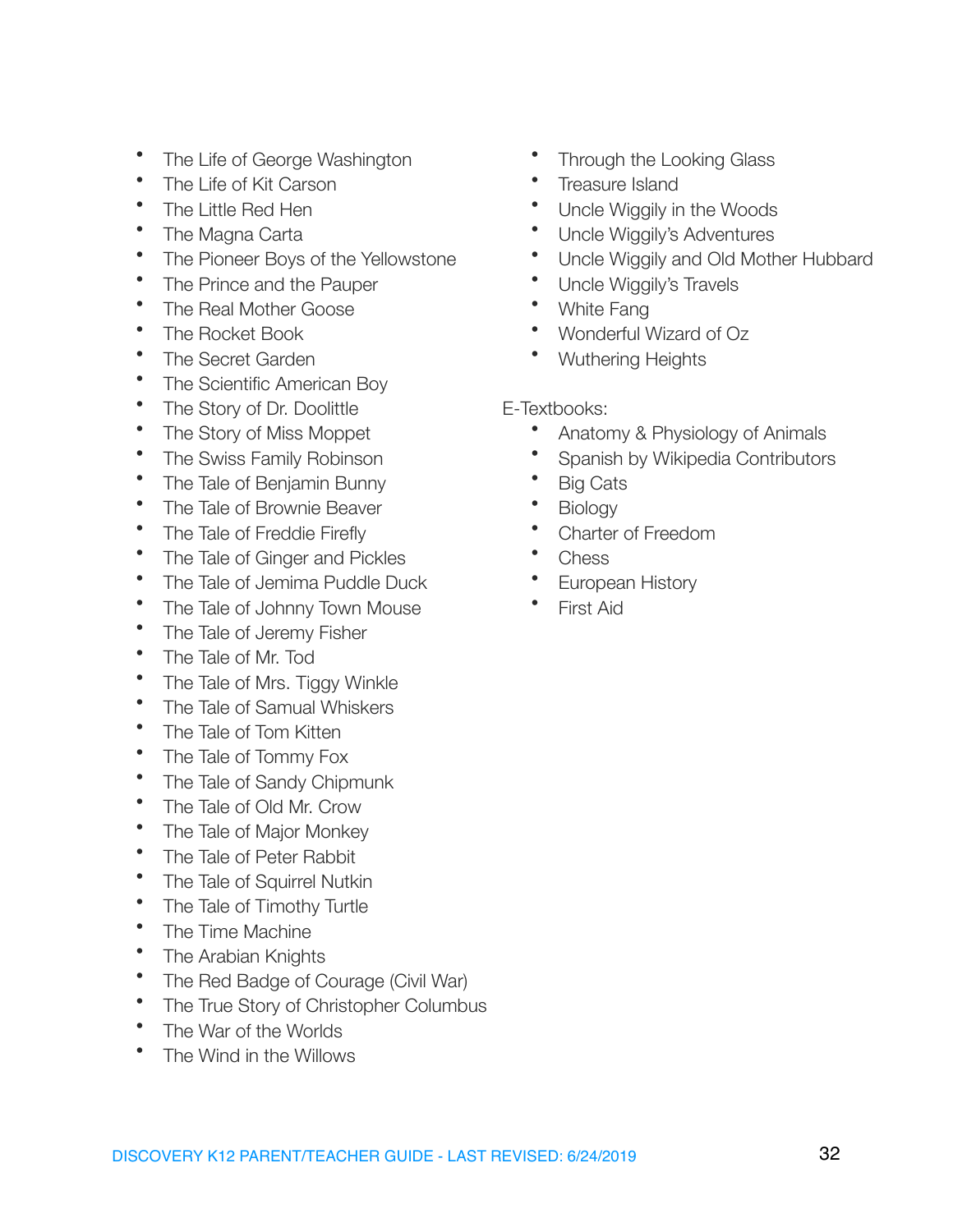# <span id="page-32-0"></span>**Integrating Written Reports**

## **Integrating Written Reports**

A written report on a book students are reading in Reading/Literature or on a unit covered in History/Social Studies or Science is another addition you can integrate into the curriculum. Written reports help students learn how to organize information, improve research, and written communication skills while gaining further insight into the subject matter. We highly recommend students doing at least two written reports per year. The **[Parent/Teacher Account](http://discoveryk12.com/dk12/parentteacher-account/)** can tell you when units start/stop so you can coordinate these reports into the learning schedule.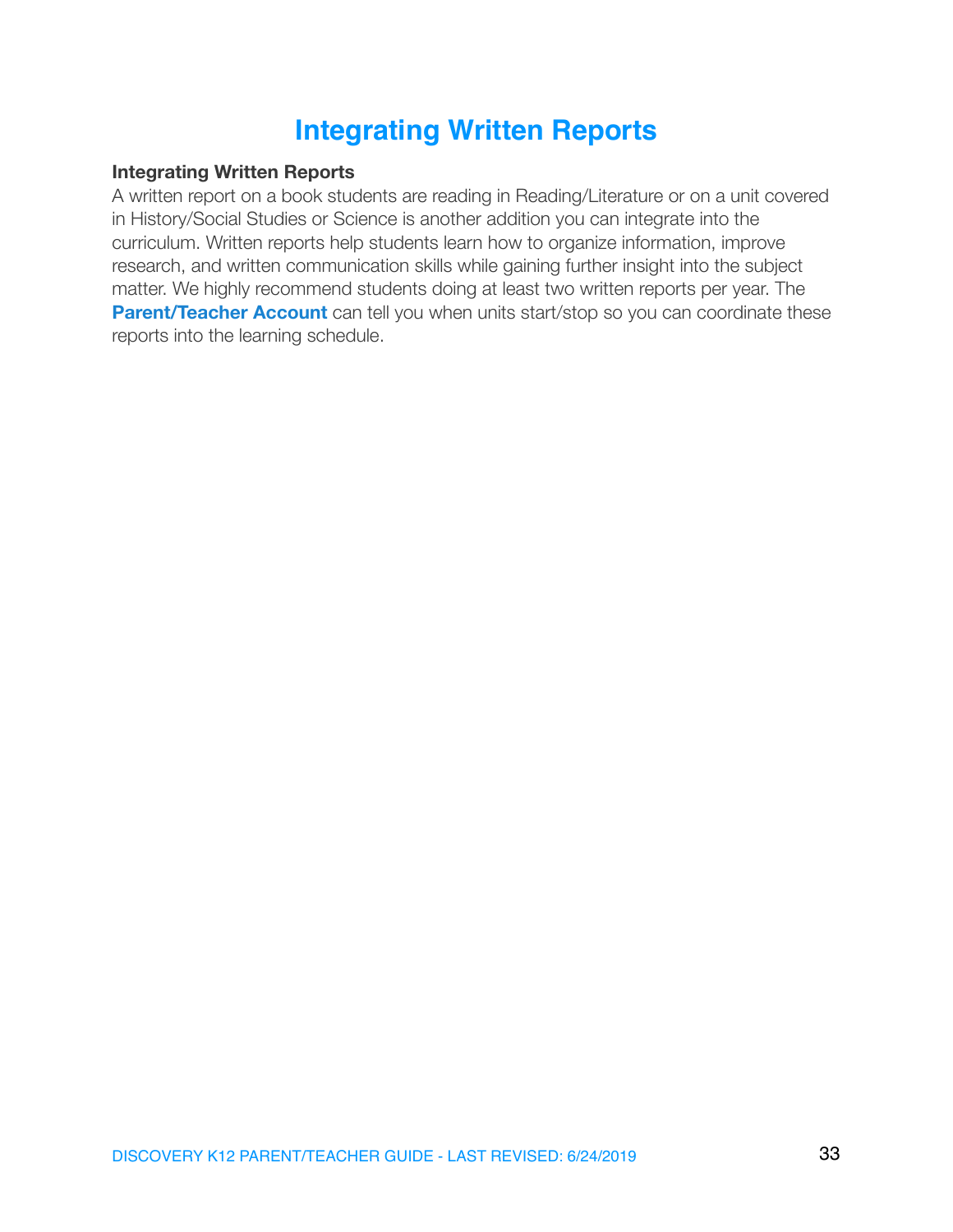# <span id="page-33-0"></span>**Integrating Field Trips & The Outdoors**

You can enhance the learning experience by integrating field trips aligned with topics covered in History/Social Studies and Science. This is a great way to get the entire family involved and provide a hands-on or outdoor experience. We encourage you to visit museums, monuments, historic places, and national or state parks. You can also go on nature hikes, do Language Arts creative writing (Friday's) or drawing outside. Feel free to get creative with our curriculum and supplement where you need to!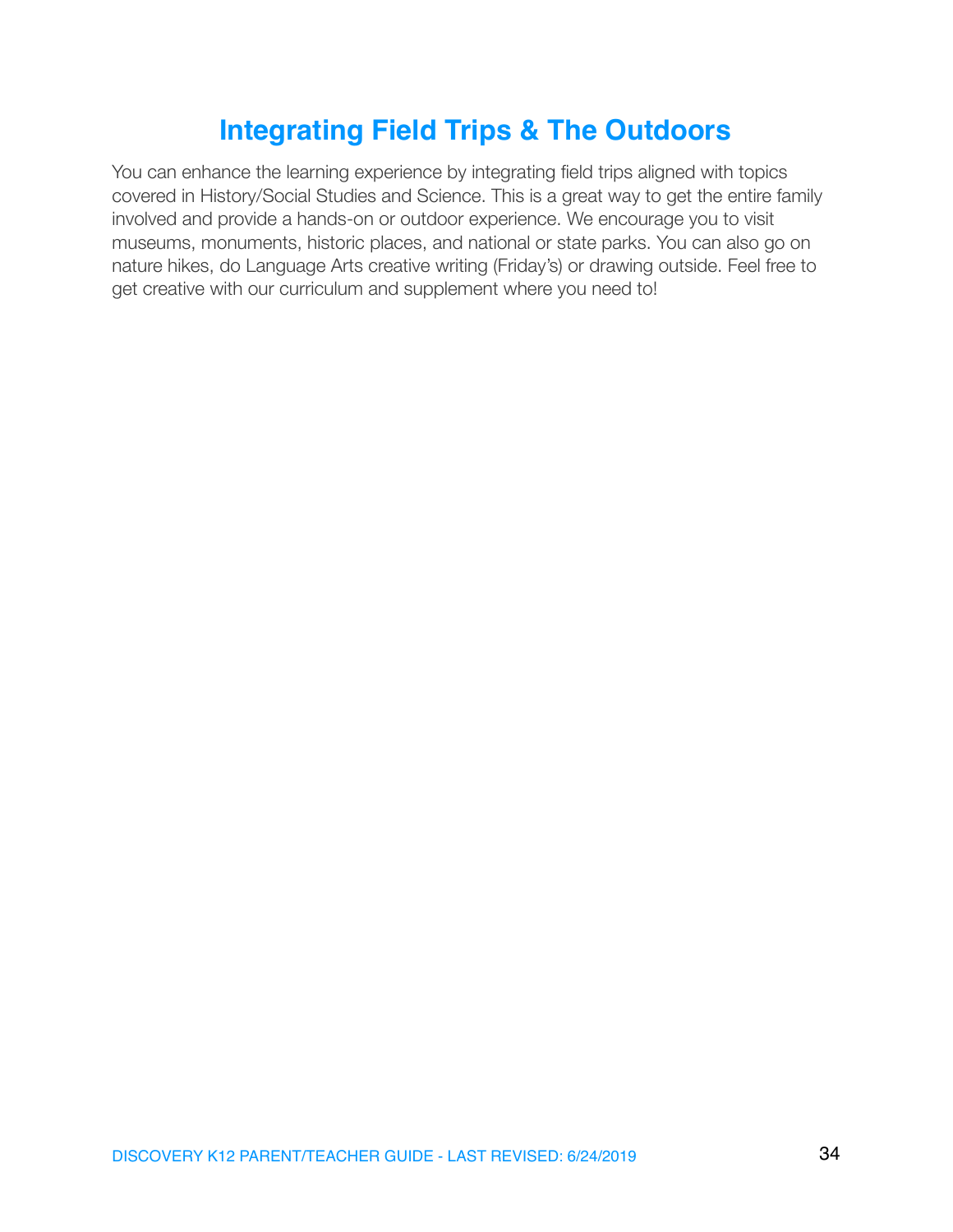# <span id="page-34-0"></span>**Frequently Asked Questions**

- 1. **How do I change grade levels?** You can now change the grade level inside your student account by going by going to the Help menu -> Change Grade Level. If you need further assistance, email support@discoveryk12.com the username and grade level you would like to change to, and we will assist you.
- 2. **How do I pull my child from public school and start homeschooling?** Check with your state's Department of Education for your state's homeschool laws and procedures they may want you to follow. Each state sets their own laws/policies for homeschooling. Some states have no requirements while others want you to submit forms. You may also need to follow procedures from your local school or district for unenrolling from your current school. To use our program, you simply create an account for each student, and get started.
- 3. **Is it Common Core?** No. Discovery K12 is non-Common Core.
- 4. **Is it accredited?** We are a platform and curriculum for independent homeschoolers, and homeschools are generally not accredited.
- 5. **Are there teachers?** Using Discovery K12, the parent is considered the teacher. All instruction, teaching style, and guidance is provided by the parent or an adult the parent designates.
- 6. **Are there textbooks?** All of the curriculum is online. We do not ship textbooks or any other materials.
- 7. **Can I use this as a supplement?** Yes. You may use our curriculum part time, full time, or as a supplement. You will still see everything, but you can use what you'd like.
- 8. **How do I graduate and do you issue diplomas?** When you homeschool, the parent is in charge of the student's education and would be the one to graduate them and issue diplomas. Some students take the GED in their state for a high school equivalent certificate. We believe a homeschool diploma is preferred to the GED, since it can imply the student dropped out and did not complete all K12 years. The Parent/ Teacher Account has tools for producing transcripts and issuing diplomas to your children.
- 9. **Can I personalize courses from different grade levels, such as have a lower level in math and everything else at grade level?** Not yet, but very shortly we will be supporting this. It will be a feature controlled from the Parent/Teacher Account.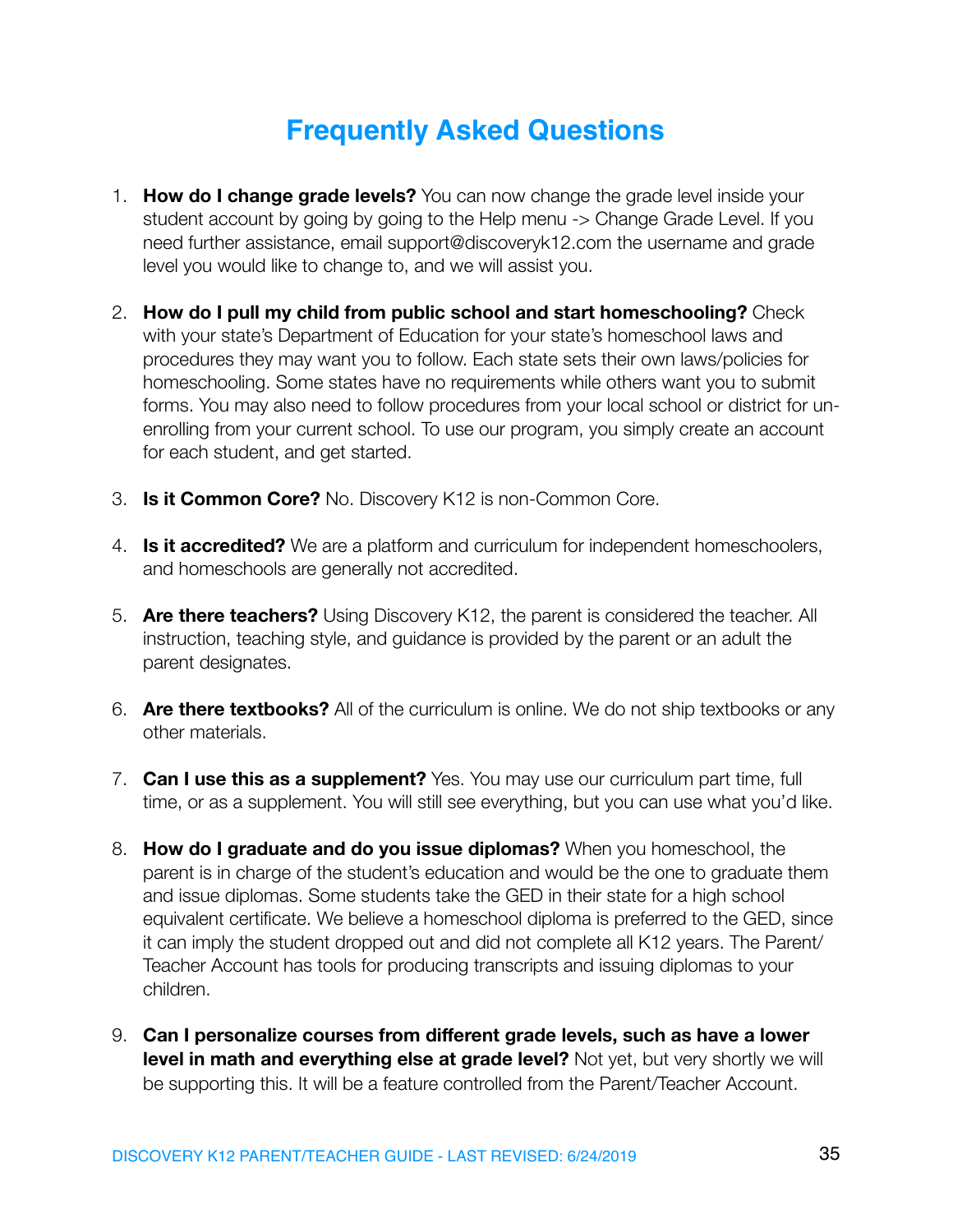- 10. **Can I go by my own schedule and at my own pace?** Yes. To go by your own schedule, simply access the Daily Assignments page and you can go through each day's curriculum at your own pace.
- 11. **How do I get the extra curriculum?** Extra Curriculum is free and available for grades third through twelfth inside student accounts.
- 12. **How do I send you transcripts from my former school?** We don't accept or require any transcripts from former schools. Using our program, the parent is considered the school or homeschool and would be in charge of all student records. We recommend requesting your former school to send transcripts to you for your records since you will be independently homeschooling.
- 13. **How are you funded?** Discovery K12 is funded by the founder, Sheri Wells, a 25-year technology engineer.
- 14. **How long have you been offering this?** Discovery K12 has been available to others since September 2013.
- 15. **What does it cost?** Student Accounts are free. Parent/Teacher Accounts are a nominal, annual fee – see pricing.
- 16. **Can I use Discovery k12 if I live outside of the United States?** Yes. We have homeschoolers in over 75 countries. You would need to follow any policies/laws set by your state/province to homeschool.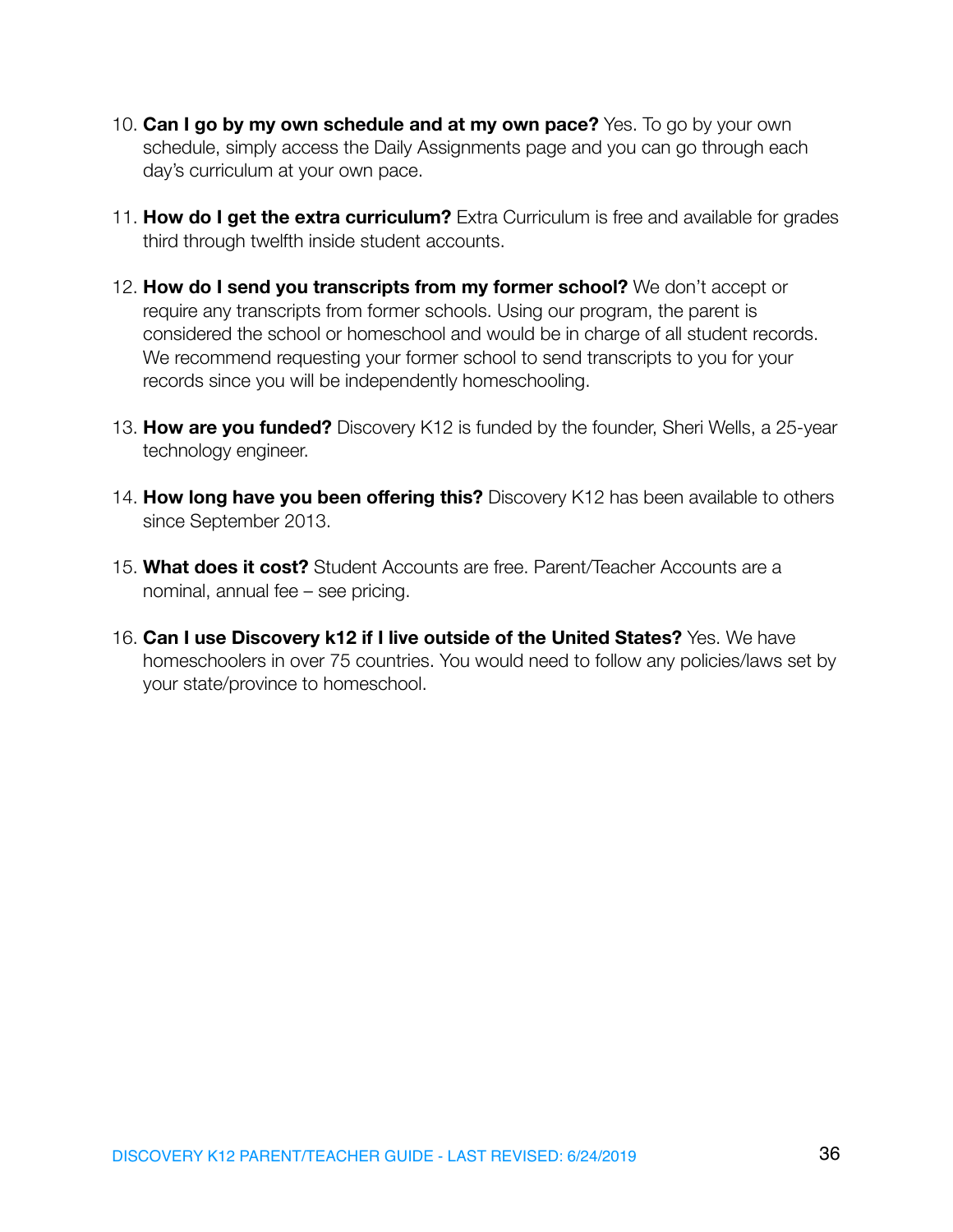# **School Supplies & Software**

We recommend the following school supplies and software.

# **Supplies**

- Lined paper appropriate for your grade level
- Pens and pencils
- Colored pencils (grades 2nd-12th)
- Crayons (grades K-1st)
- Paint supplies (watercolors, assortment of acrylic paints, paint brushes, small canvases (grades 3rd-12th)
- Drawing Paper
- Scissors
- Inches and metric ruler
- Glue sticks
- Protractor (grades 7-12)
- Construction Paper (grades K-2nd)
- Printer paper
- 2 to 3 Journal notepads (grades 2nd 12th) used for creative or journal writing
- Grid paper for math (or you can print the Grid Paper worksheet in the lessons)
- Save a few household items such as empty toilet paper rolls, empty plastic bottles, fabric scraps, old buttons, things that can be used for arts and crafts projects

# **Software (2nd grade and up)**

- Word processor such as Microsoft Word, Pages, or Google Docs for writing essays and digital note-taking
- Slide Presentation software such as Power Point or Google Slides for weekly Language Arts presentations
- A place to store/archive digital work for grades 2nd-12th. We recommend getting a Google gmail account for yourself and each student. A gmail account will give each student Google Docs and Google Slides so they can create essays and presentations, and they can save their work directly to shared folders you've set up on your parent Google account.
- A digital drawing program (grades 3rd-12th) such as Photoshop, Corel Draw, [GIMP,](http://gimp.org/) or **[FireAlpaca](http://firealpaca.com/en)**

# **36 Weeks of STEM Supplies List**

Supplies for each STEM project are inside Student Accounts on each STEM page.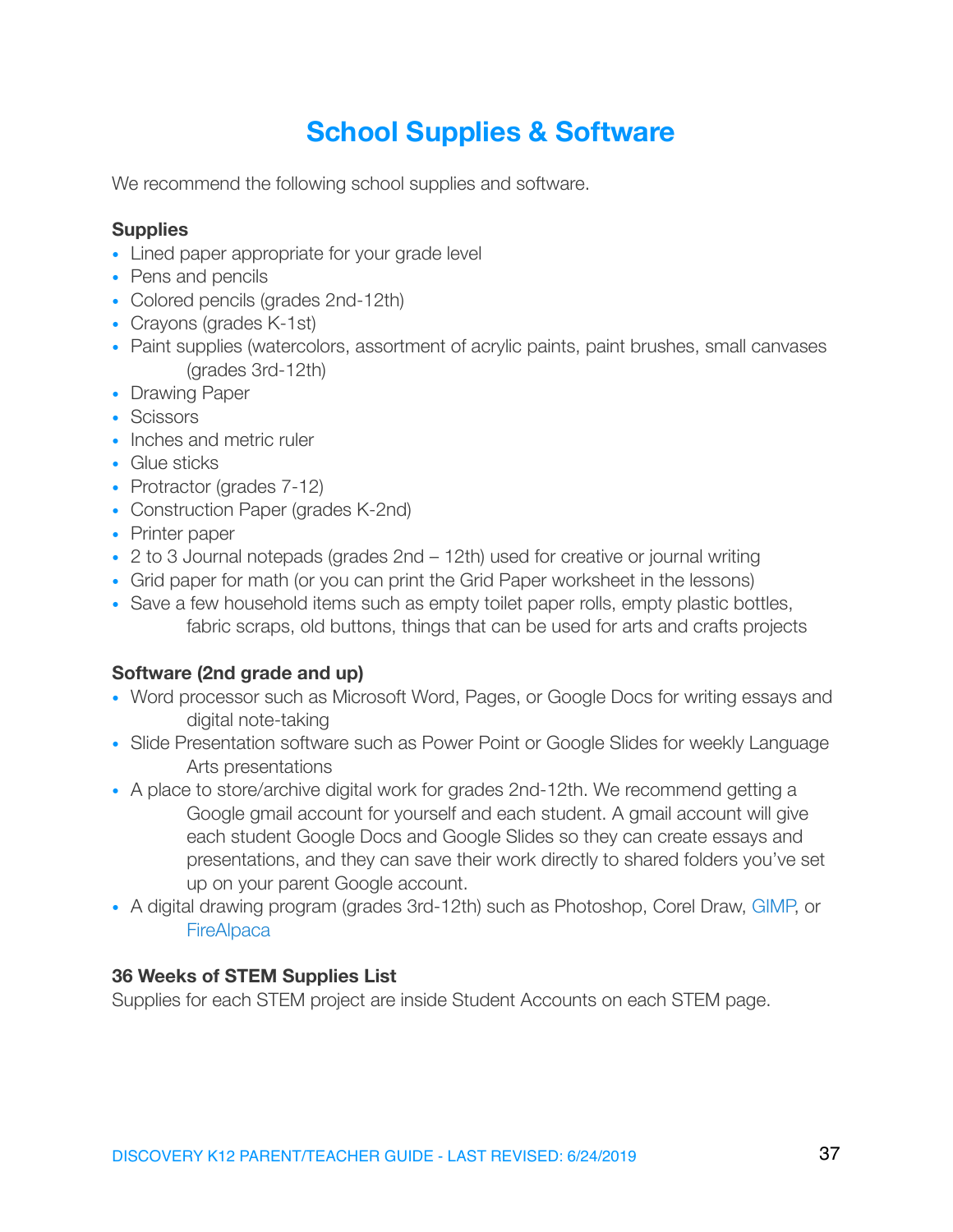# <span id="page-37-0"></span>**Homeschool Laws**

Homeschooling is legal throughout the United States and in many other countries. Each state sets their own requirements, procedures, and legislation for homeschooling.

### **Homeschool Laws**

As an independent homeschooler, parents are responsible for any state filings and following state homeschooling policies. Check your state's [Homeschool Laws](http://discoveryk12.com/dk12/homeschool-laws/) for any procedures you may need to follow. For example, in California, parents that homeschool are required to file a private school affidavit annually so students are exempt from public school attendance and not considered truant. California parents are also required to have clear, daily attendance records for each student. It is also important to maintain immunization forms, even if you claim exempt.

## **See: [Homeschool Laws](http://discoveryk12.com/dk12/homeschool-laws/) by State**

If you have any questions about your state's homeschool procedures, policies, or laws, please consult your appropriate state agencies/parties or your legal counsel. The [HSLDA](https://www.hslda.org) (Homeschool Legal Defense Association) is also a great resource if you have questions or need assistance.

We do not communicate directly with any schools or school districts, and it is the parents responsibility to handle anything they may require from you, including records and transcripts.

## **Create a Homeschool Legal Folder**

We recommend creating a homeschool legal folder to maintain any necessary documents to legally homeschool, should any person from your local school district check on your student's status or knock on your door. We are not attorneys and cannot provide legal advice. If you find yourself in a legal situation regarding homeschooling, we highly recommend contacting the HSLDA for representation. You should keep anything in your legal folder that your state may require such as: intent to homeschool form, current attendance report, list of subjects and curriculum being used, etc.

## **Create a Portfolio of Student Work**

Many parents will create a portfolio of each students work, selecting the best sample for each subject for the week. You can chronologically categorize your student's work samples by the week or subject. Portfolios are nice to have as a record and to look back on, and can be used if you need to present work for re-entry to public or private school or college entry. We recommend saving all student work for your records.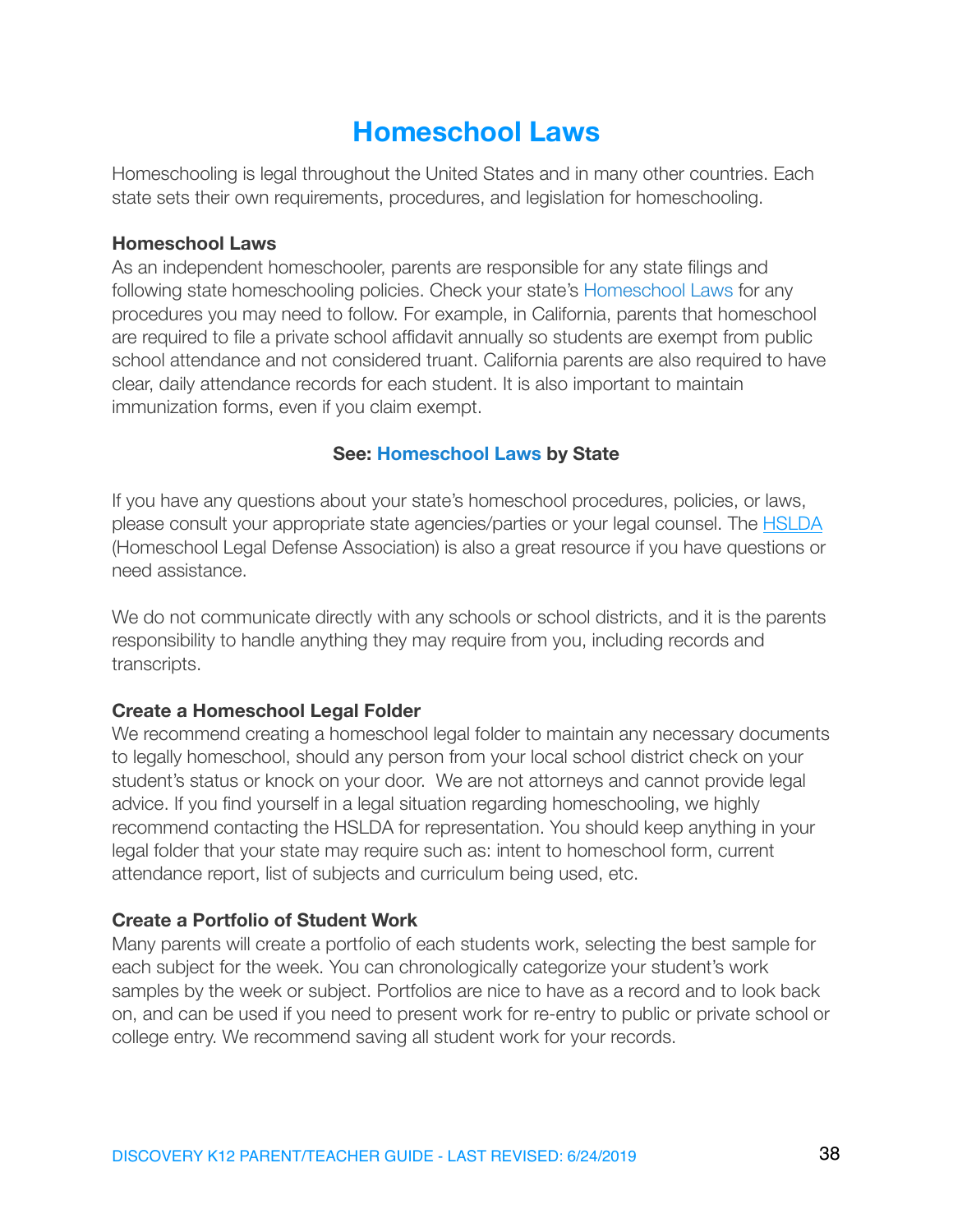# <span id="page-38-0"></span>**Parent/Teacher Account**

### **Reporting & Curriculum Tools**

The Parent/Teacher Account is an optional upgrade that provides detailed reporting and curriculum tools to assist you in homeschooling. The Parent/Teacher Account includes grade book, attendance tracking, reading log, Scope & Sequence of curriculum, test answer keys, create transcripts, produce certificates of completions and diplomas. A single parent account supports ALL of your student accounts.

The Parent/Teacher Account can be purchased here: <http://discoveryk12.com/dk12/parentteacher-account/>